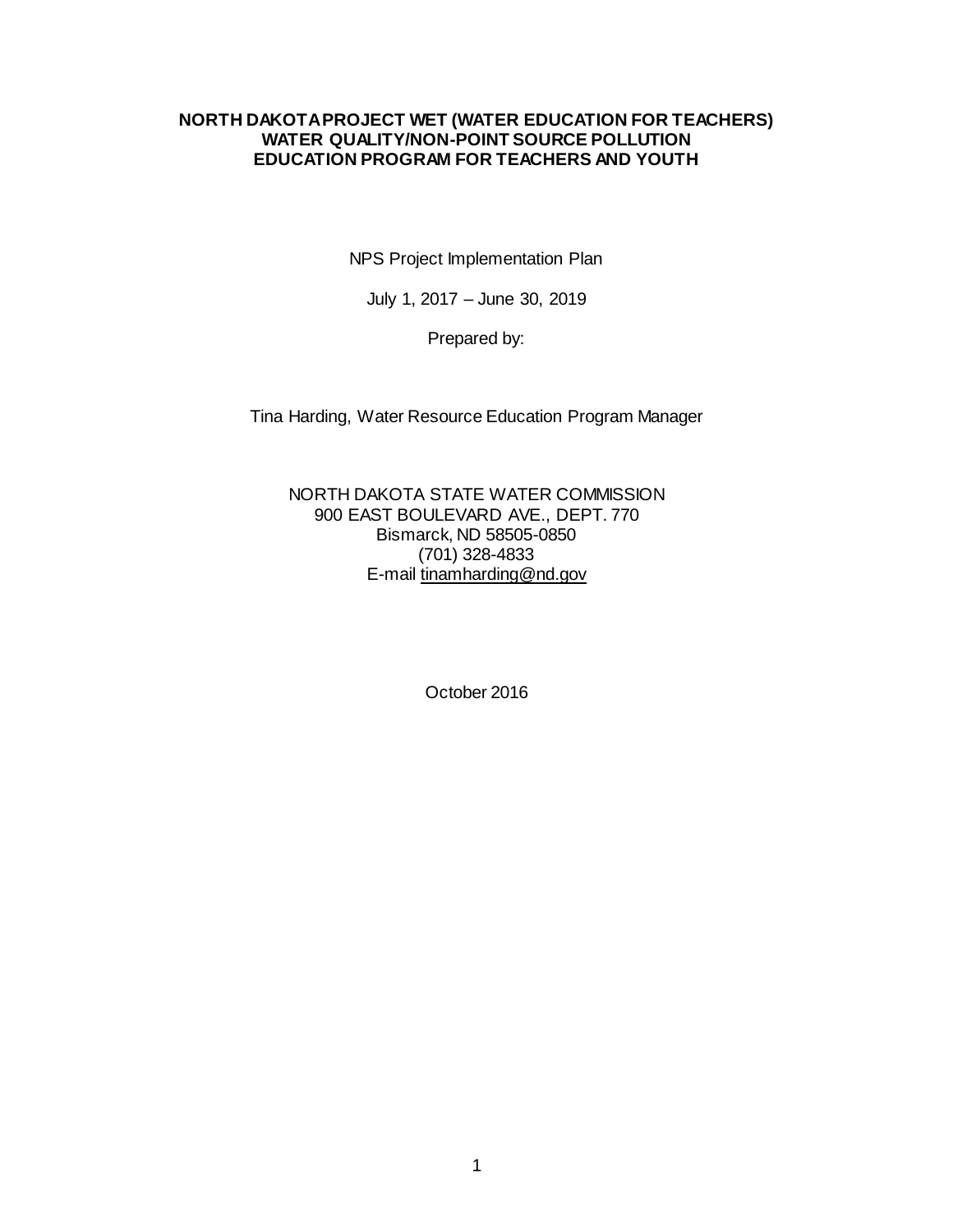#### **1.01 PROJECT SUMMARY SHEET**

#### **PROJECT TITLE NAME: NORTH DAKOTA PROJECT WET (WATER EDUCATION FOR TEACHERS) WATER QUALITY/NON-POINT SOURCE POLLUTION EDUCATION PROGRAM FOR NORTH DAKOTA TEACHERS AND YOUTH**

#### **NAME AND ADDRESS, TELEPHONE AND E-MAIL OF LEAD PROJECT SPONSOR/ SUBGRANTEE:**

NORTH DAKOTA SATE WATER COMMMISSION 900 East Boulevard Ave., Department 770 Bismarck, ND 58505-0850 701-328-4833 [tinamharding@nd.gov](mailto:bsharff@nd.gov)

| <b>STATE CONTACT PERSON: Tina Harding</b> | <b>TITLE: Water Resource Education</b><br>Program Manager    |  |
|-------------------------------------------|--------------------------------------------------------------|--|
| <b>PHONE:</b> (701) 328-4833              | <b>FAX:</b> (701) 328-3747 <b>EMAIL:</b> tinamharding@nd.gov |  |
| <b>STATE: North Dakota</b>                | <b>WATERSHED: Statewide</b>                                  |  |
| <b>HYDROLOGIC UNIT CODE: NA</b>           | <b>HIGH PRIORITY WATERSHED:</b><br>(YES/NO): NO              |  |

**TMDL UNDER DEVELOPMENT: PENDING \_\_\_\_ IMPLEMENTATION** \_\_\_\_

| <b>PROJECT TYPES</b>                                                     | <b>WATERBODY TYPES</b>                                                                              | <b>NPS CATEGORY</b>                                                                                                                                                        |
|--------------------------------------------------------------------------|-----------------------------------------------------------------------------------------------------|----------------------------------------------------------------------------------------------------------------------------------------------------------------------------|
| [] STAFFING & SUPPORT<br>[] WATERSHED<br>[] GROUNDWATER<br>$[X]$ $R$ $E$ | [] GROUNDWATER<br>[] LAKES/RESERVOIRS<br>[]RIVERS<br>[ ] STREAMS<br>[] WETLANDS<br><b>I</b> I OTHER | [ ] AGRICULTURE<br>[] URBAN RUNOFF<br>[ ] SILVICULTURE<br>[] CONSTRUCTION<br>[] RESOURCE<br><b>EXTRACTION</b><br>[] STOWAGE/LAND<br><b>DISPOSAL</b><br>[ ] HYDRO<br>10THER |

**PROJECT: STATEWIDE X LATITUDE \_\_\_\_\_MIN.** \_\_\_\_\_ **LONGITUDE** \_\_\_ **MIN.** \_\_\_\_ **SUMMARIZATION OF MAJOR GOALS:** The following overall goal has been established for the North Dakota Water Education/Project WET water quality/non-point source (NPS) pollution program: To increase the knowledge, understanding and appreciation of our water resources through education of non-point source pollution and its impact on North Dakota water resources while creating stewards that make informed decisions that reduce the number of impact occurrences and identify sustainable solutions to those impacts. The following action sub goals have also been established: 1) Develop and disseminate classroom ready and action oriented water quality and non-point source pollution water science programs statewide, 2) Provide balanced non-point source pollution and water quality resource materials, educational tools,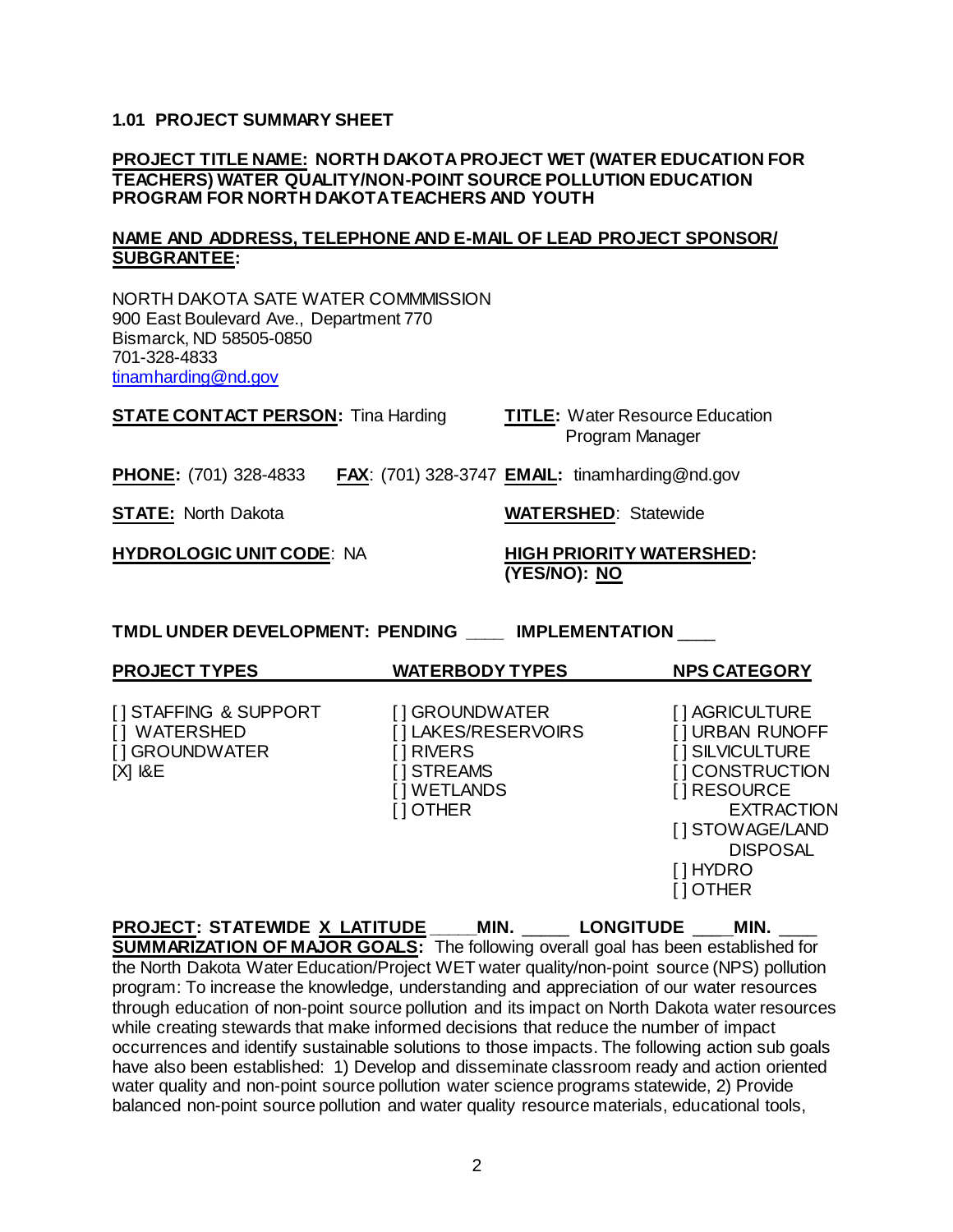professional services, and community support for programs that promote water resource science and education; and 3) Promote knowledge and understanding of human and natural environmental impacts within the watersheds of North Dakota through local, regional and statewide education programs and opportunities.

## **PROJECT DESCRIPTION:**

North Dakota water education program raises awareness to eliminate NPS pollution and water quality issues throughout the state. Project WET (Water Education for Teachers) is a non-profit interdisciplinary water education program for formal and non-formal educators, adults and young people in grades K-12. Project WET is delivered to schools and communities through extensive published resource materials, training workshops, graduate institutes, organized community water festivals, water events, and a variety of media outlets that promote awareness and understanding of diverse water topics (e.g. watersheds, non-point source pollution, and water quality) locally, nationally and internationally.

Project WET (developed and established in North Dakota in 1984) focuses on developing innovative, interactive, hands on and user friendly water related activities that address current water issues with water quality, non-point source pollution and stewardship of water resources. The curriculum has direct correlation to state and national education standards and creates a link between educators, resource professionals and scientists.

Project WET educational programs, resources and materials facilitate and promote learning, awareness, knowledge, exploration and stewardship of North Dakota water resources. Programs are carried out through the development of both indoor and outdoor experiences in an age appropriate, nonbiased manner that promotes critical thinking and problem solving skills.

Project WET provides a water education portal that is a dynamic Internet based resource with an interactive platform for educators, facilitators and resource personnel to participate in discussion groups and collaboration on water related issues such as water quality, water education and non-point source pollution. In the portal is a searchable index for activities by grade level, topic and subject. Within the activities posted on the portal, educators can download and upload content and find ideas for community based action projects that moves the learner from awareness to empowerment. This allows students, educators, natural resource agencies and communities to find ways to solve local water issues with sustainable solutions.

Project WET has launched DiscoverWater.org. DiscoverWater.org provides free interactive lessons and activities online. This web based program combines student friendly illustrations and animations with interactive, science based lessons about the important roles that clean water plays in our lives. This resource is free to all who want to understand water through a variety of interactive lessons that cover topics such as non-point source water pollution, water quality, the water cycle and more. The web experience is another tool that brings water lessons to life in a way that makes learning fun and encourages today's youth to take action to become tomorrow's responsible stewards of North Dakota's water resources.

## **319 funds requested: \$ 175,000; Match \$ 116,666 Other Federal Funds: \$0. 319 Funded Fulltime personnel: 1.**

**Total Project Cost: \$ 291,666**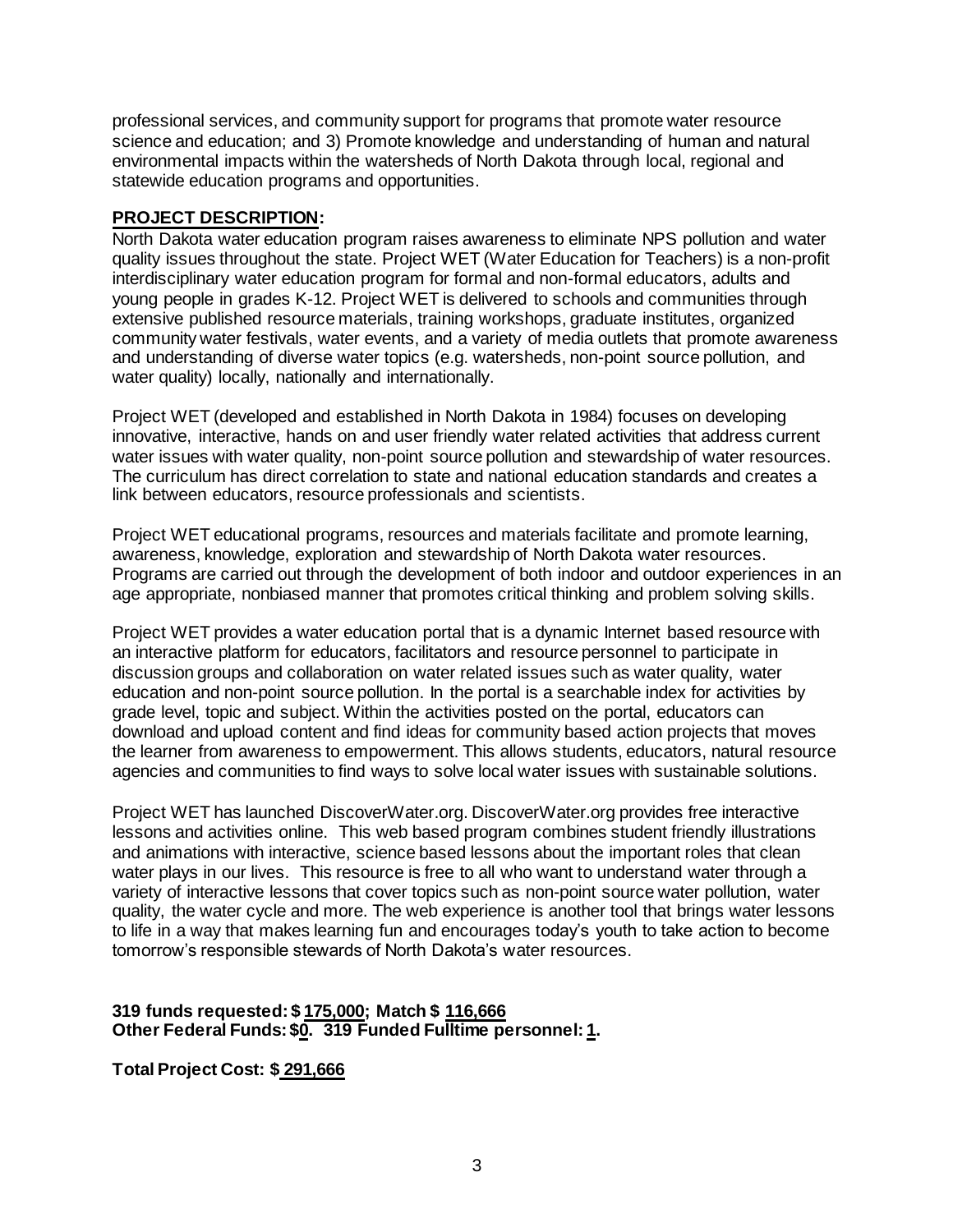# **2.0 STATEMENT OF NEED**

**2.1** The North Dakota Department of Health has identified the need to deliver a balance of information and education throughout the state of North Dakota as a critical component of the NPS Pollution Management Program. Project WET water quality and NPS pollution programs serve as integral components in raising awareness and understanding of North Dakota's water resources, the importance of water in our day to day lives, current water issues and providing solutions for restoring water quality and eliminating the impact of NPS pollution on our water resources. Through awareness and understanding, Project WET water quality and NPS pollution programs increase participation, knowledge and appreciation for our water resources inspiring public support for the development and implementation of NPS pollution management measures and healthy water quality practices.

The following table outlines the programs supported by NPS pollution and how Project WET fits this strategy:

| Program                         | <b>Primary Grade Level</b> | <b>Primary Audience</b>                        |
|---------------------------------|----------------------------|------------------------------------------------|
| <b>Project WET</b>              | K-12; Adults               | <b>Teachers and Students; Adults Statewide</b> |
| <b>Prairie Waters Education</b> | K-12; Adults               | Students, Teachers; Adults regionally          |
| and Research Center             |                            |                                                |
| <b>Project Trees</b>            | K-6                        | <b>Students and Teachers</b>                   |
| Statewide Eco Ed                | $6 - 8$                    | Students, Teachers and Chaperones              |
| ND Envirothon                   | $9-12$                     | Students, Teachers/Advisors                    |

Although listed programs are not limited to a specific grade level, a majority of their programming is presented to the grade level(s) noted in the table.

Each program serves a separate audience, yet builds on the previous program creating a delivery network system. By using individual programs as building blocks, NPS pollution educational materials addressing impact and management solutions are being provided to a greater number of citizens over the entire span of their life.

Project WET provides the base of the "pyramid" upon which water quality/NPS pollution education is implemented in North Dakota for the targeted ages. Project WET is a statewide service provider and is the only hands-on water quality/NPS pollution education program that is delivered to schools and communities through extensive published resource materials, training workshops, graduate institutes, organized community water festivals, water events, and a variety of interactive online resources that promote awareness and understanding of diverse water topics (e.g. watersheds, non-point source pollution, and water quality).

North Dakota Project WET water quality and NPS pollution program believes that through the efforts of education and water resource management entities, ND Project WET office, ND Project WET facilitator network, formal and non-formal educators, adults and young people will be provoked to curiosity and appreciation of the importance of water quality/NPS pollution impacts on their water resources. Through provocation, there is knowledge and awareness that inspires positive water use, promotes involvement and fosters action in a variety of water quality/NPS pollution projects in their homes, schools, and communities. This increases the probability of a life-long commitment of stewardship for North Dakota's water resources.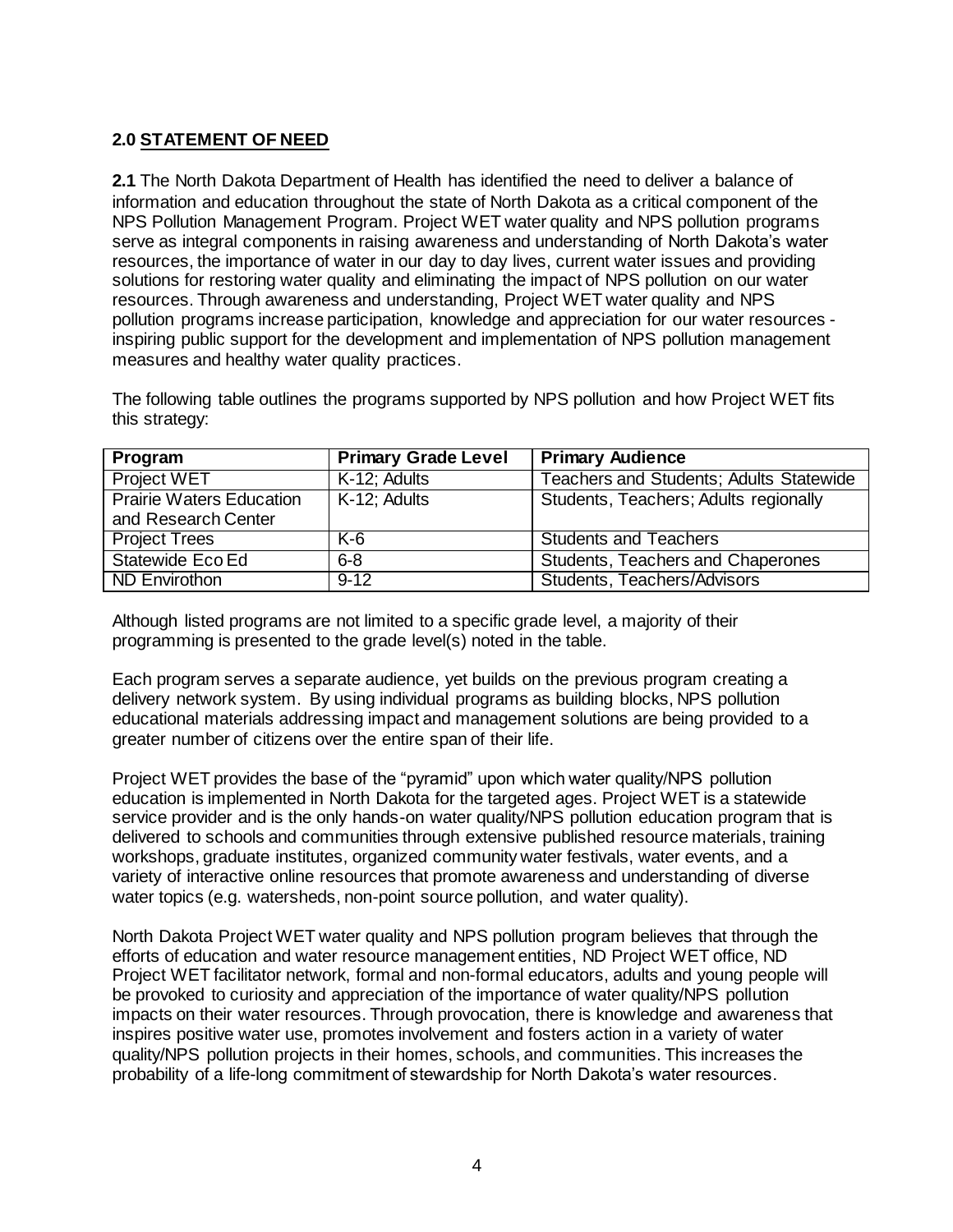## **Project WET Programs for K-12 Educators, Facilitators and Resource Personnel:**

**Inservice Workshop (80% Directly Related to NPS Pollution/Solutions and Water Quality Education; 100% Directly Related to Water Education):** One or two hour inservice sessions focusing on a particular water topic or theme. (4 per biennium)

**University Preservice Workshop (80% Directly Related to NPS Pollution/Solutions and Water Quality Education; 100% Directly Related to Water Education):** Six-hour workshop offered to college students enrolled in participating North Dakota Universities. Participation can be voluntary or mandatory depending on faculty and program preference. Preservice training is completed by trained university/college faculty or by a Project WET facilitator. (6 per biennium)

**Six-Hour Non Credit Workshop (80% Directly Related to NPS Pollution/Solutions and Water Quality Education; 100% Directly Related to Water Education):** Non credit workshop offered to educators, resource personnel or communities who want to gain an overall understanding of Project WET program and resources. Workshops may be issue specific or thematic. (2 per biennium)

**15-Hour Credit Workshop (80% Directly Related to NPS Pollution/Solutions and Water Quality Education; 100% Directly Related to Water Education):** One graduate credit available through Minot State University, University of North Dakota or North Dakota State University. Credit workshop options currently available include: Project WET, Watershed Manager; Project WET/WOW! Wonders of Wetlands; Project WET/Service Learning; Project WET/Water Festival; Project WET/Healthy Water, Healthy People; Project WET/Missouri River; Project WET/Red River; and Project WET/Conserve Water. Many other options are available using these combinations. (2 per biennium)

**Summer Institutes (80% Directly Related to NPS Pollution/Solutions and Water Quality Education; 100% Directly Related to Water Education):** Project WET offers intensive summer watershed institutes for educators, resource personnel and coordinators (July of each summer). Participants may earn 3 to 4 graduate credits offered through the North Dakota University System. The watershed institutes explore different regions of North Dakota on a rotation and current issue basis. (2 per biennium)

**Collaborative Web Resource (90% Directly Related to NPS Pollution/Solutions and Water Quality Education; 100% Directly Related to Water Education** Collaborative effort with other programs, agencies and institutions to develop internet based resources with an interactive platform for educators, facilitators and resource personnel to link resources and participate in discussion groups and collaboration on water related issues such as water quality, water education and non-point source pollution. (on going)

### **Project WET Programs for K-12 Youth:**

**Water Festivals/Celebrations (80% Directly Related to NPS Pollution/Solutions and Water Quality Education; 100% Directly Related to Water Education):** Water festivals/celebrations can be part-day to five day hands-on events to educate youth (targeting grades 3, 4, and 5) about the importance of water in their lives. Most events include hands-on Project WET and other classroom-ready water related activities, demonstrations and exhibits. Major festivals are currently held are in Bismarck, Dickinson, Fargo, Wahpeton, Mandan, Grand Forks, Kathryn (Valley City), Williston, Minot, and Fort Totten (in 2015). (18 per biennium)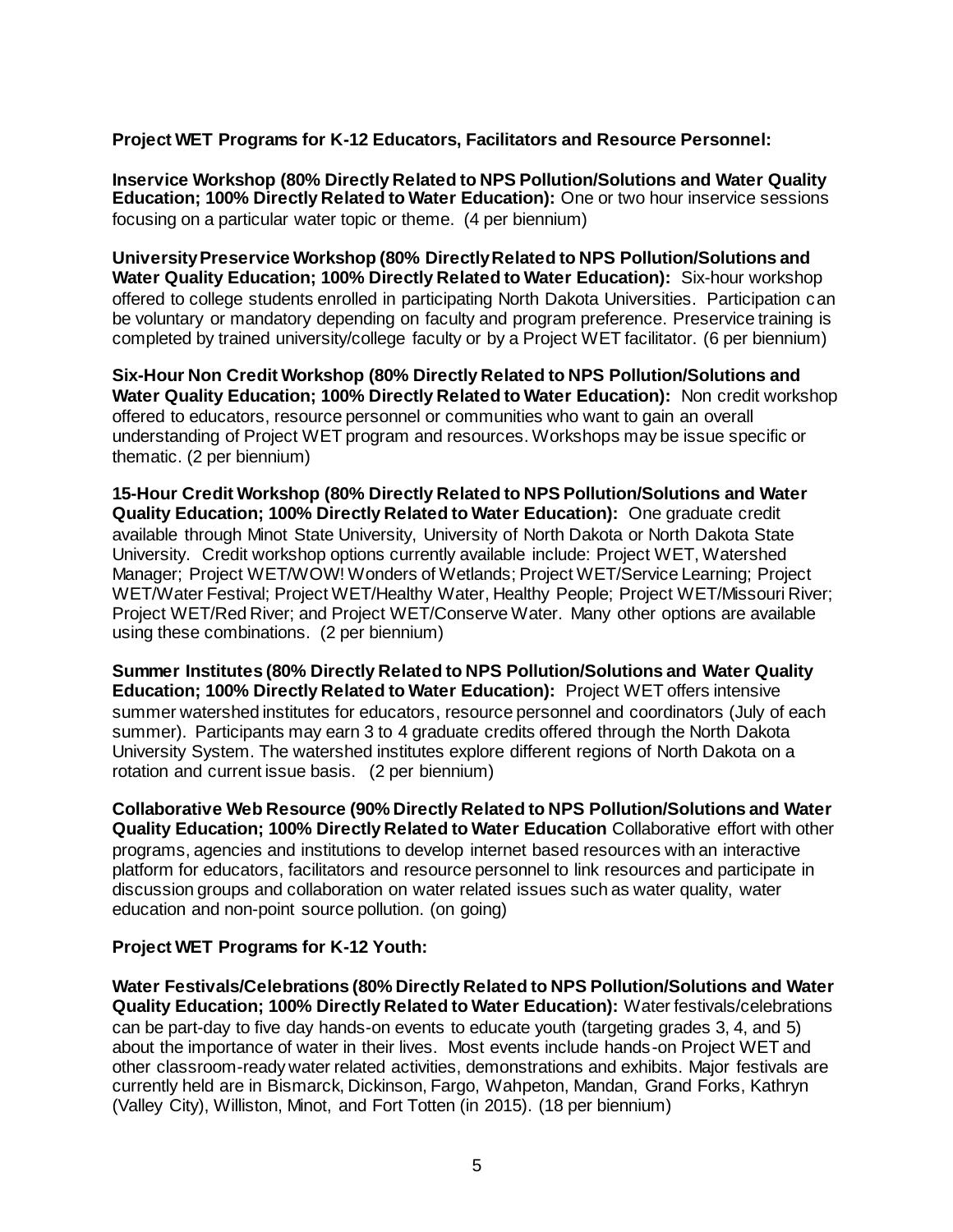**Youth Camps/Youth Events (80% Directly Related to NPS Pollution/Solutions and Water Quality Education; 100% Directly Related to Water Education):** Project WET sponsors participate in youth camps and youth events that promote water science and water resource education. Project WET involvement can be an indoor/outdoor part-day to multi-day program to educate youth about the importance of water. Other organization sponsors can include boy and girl scouts, church-sponsored youth programs, 4-H youth programs, science center, museums, environmental learning centers, zoos, soil conservation district Eco-ed programs, envirothon and state park youth programs. (10 per biennium)

## **Project WET Programs for all North Dakota Citizens:**

**Family and Community Centered Program (80% Directly Related to NPS Pollution/Solutions and Water Quality Education; 100% Directly Related to Water Education):** Project WET participates in many family and community centered events. Often, family and community programs are developed with youth water festivals; community art/craft shows; youth and community exhibitions; community recognition events; local historical events; youth camps; local, county and/or state fairs; and many other events. They can also be developed as a stand alone program to educate the general public about water resource issues. (4 per biennium)

**Water Action/Community Service Learning Projects (90% Directly Related to NPS Pollution/Solutions and Water Quality Education; 100% Directly Related to Water Education):** Community action/service learning projects get teachers and students involved in tackling water-related problems or issues, or that aim at improving an environmental setting. Projects can take place at home, in the school, in the community, or on the farm (anywhere in a local watershed). (ongoing)

**Interactive Web-page (90% Directly Related to NPS Pollution/Solutions and Water Quality Education; 100% Directly Related to Water Education):** North Dakota Project WET will maintain on interactive web page allowing public access to water related internet resources, publications, and interactive programs that promote education, understanding and participation in reducing NPS pollution impacts and promoting healthy water quality practices. (ongoing)

- **2.2** Project WET targets the following youth groups and those groups or individuals that work with youth:
	- K-12 public and private classroom teachers
	- Preschool and daycare educators
	- Youth organization leaders
	- Preservice faculty and students
	- Resource agency educators and outreach specialists
	- Natural resource program educators
	- Local, state and federal park interpreters and rangers
	- Home school educators
	- Corporate community educators
	- Zoo educational staff
	- Museum, nature and science center staff
	- Community leaders
	- General public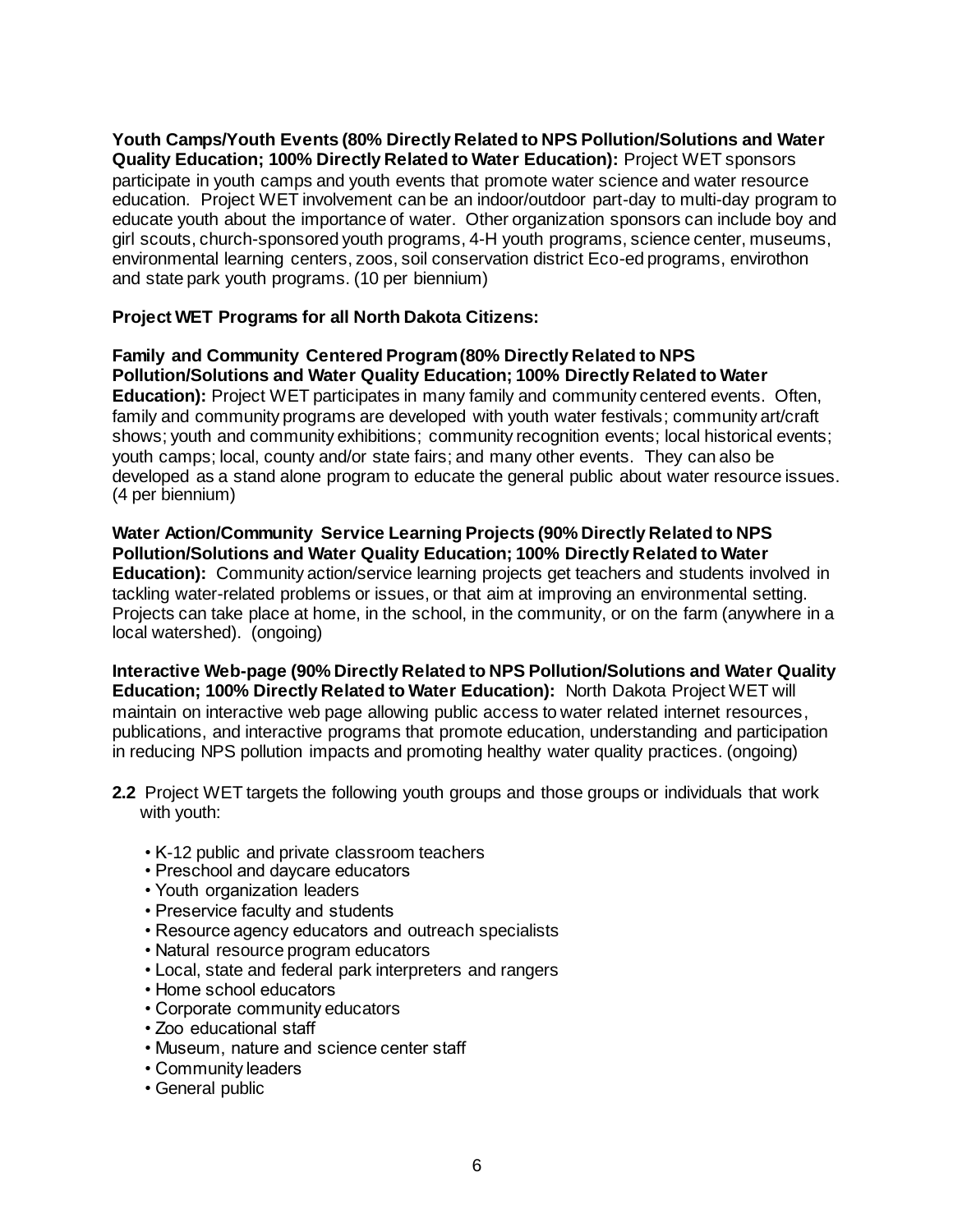North Dakota Project WET program is dedicated to increasing the knowledge, understanding and appreciation of our water resources through education of non-point source pollution and water quality issues and its impact on North Dakota water resources. While creating stewards that are confident in their abilities and make informed decisions, we can reduce the number of impact occurrences and identify sustainable solutions to today's, tomorrow's and yesterday's water issues.

# **3.0 PROJECT DESCRIPTION**

- **3.1 Project Goals:** The overall goal of the Project WET water quality/non-point source pollution education program is: To increase K-12 educator, youth and community knowledge, understanding and appreciation of NPS pollution and its impact on North Dakota water resources while creating stewards that make informed decisions and identify sustainable solutions to those impacts. The following action subgoals have also been established.
	- 1) To facilitate and promote the learning and exploration of North Dakota's water quality/NPS pollution issues through the development and delivery of indoor and outdoor water quality and non-point source pollution, water science, and water education programs statewide;
	- 2) To provide balanced water quality/NPS pollution resource information, and classroom and outdoor ready education tools, services, programs and resource materials needed for teachers and youth to make informed decisions about future North Dakota water quality/NPS pollution management and impact solutions; and
	- 3) To promote the wise stewardship of North Dakota's water resources and their interaction with both the human and natural environment within the watersheds of North Dakota through enhancement of water quality/NPS pollution education programs and opportunities.

In order to meet these goals, the Project WET water quality/NPS program provides hands-on and interactive classroom and outdoor-ready NPS pollution/water quality education programs to K-12 formal and non-formal educators, K-12 youth, youth organization leaders, resource agency educators, natural resource program personnel, and community residents through educational materials, resources, and technology. K-12 educator and K-12 youth programs are detailed in the Project Description.

- **3.2 Objectives/Tasks:** Specific objectives and underlying tasks for the FY 2016 NPS Pollution Project Implementation Plan (PIP) for the period of July 1, 2017 – June 30, 2019 are defined in this section.
	- **Objective 1**. Provide Project WET management and support systems to develop and deliver effective NPS pollution/water quality and water education/water science programs **(\$175,000).**

**Task 1.** Employ a project manager and incorporate other nonstate employees (Project WET facilitators) to provide necessary management and direction for implementation and delivery of project objectives/tasks. Includes travel/per diem and costs associated with onsite and offsite delivery of project programs for the project manager and non-state employees (25-35 facilitators).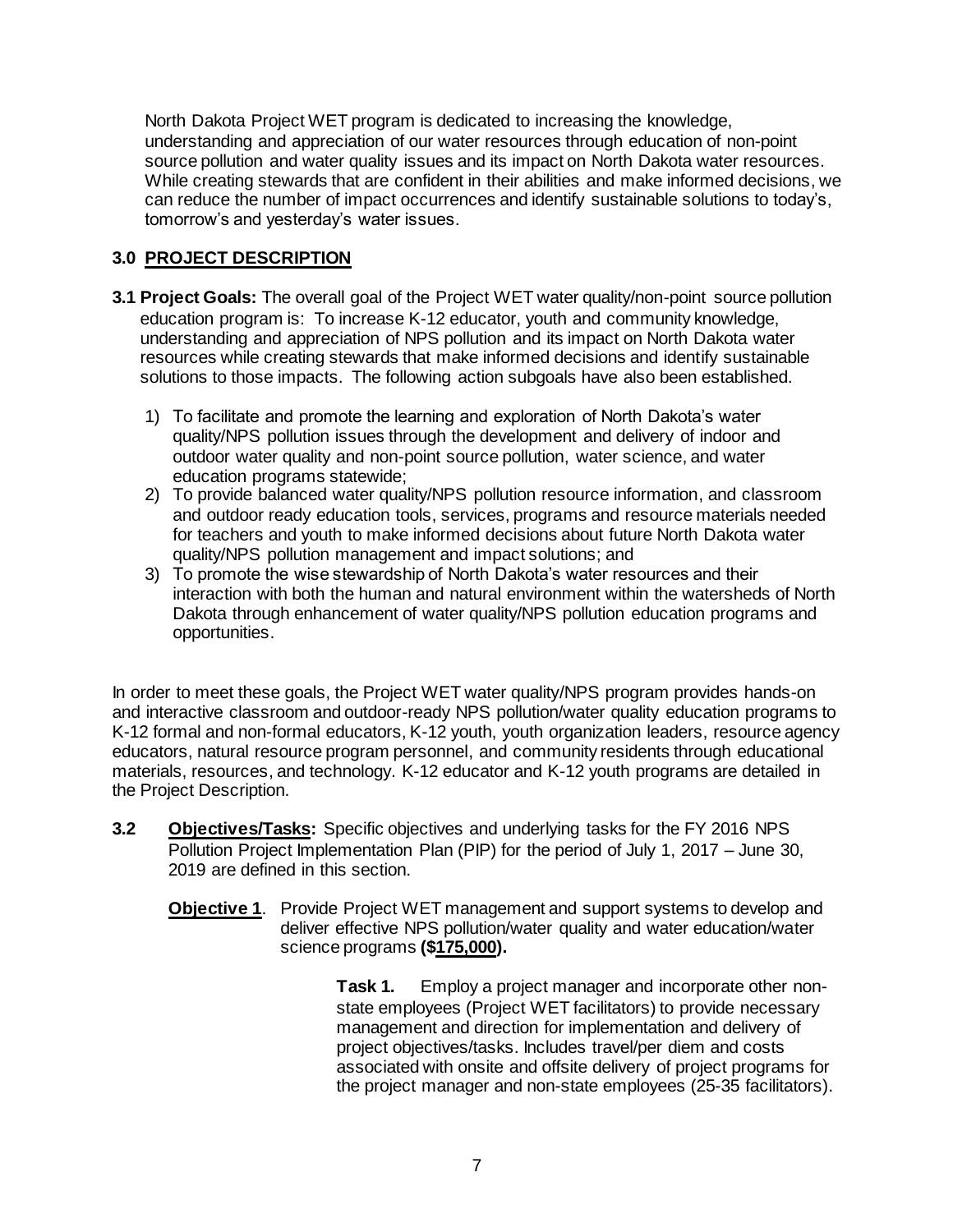Product: Personnel for ongoing program development, management and implementation of project.

Cost: \$ 161,000

**Task 2.** Maintain cost of support services to project objectives/tasks directed toward targeted teachers and youth (miscellaneous supplies, postage to send educational materials to sites, printing of educational and supporting materials, and equipment, etc.).

Product: Provision of necessary support to augment Project WET NPS pollution/solutions and water quality educational resources, services and materials to teachers and youth.

Cost: \$ 7,000

**Task 3.** Support the cost of service contracts (variable to the project at hand, average contracts 30) with Project WET NPS pollution education providers and consultants.

Product: Mechanisms to promote, access and implement Project WET NPS pollution/water quality educational resources, materials and programs.

Cost: \$ 7,000

**Objective 2.**  Maintain classroom-ready and STEM (Science, Technology, Engineering, and Mathematics) based teaching aids in support of Project WET educational efforts **(\$23,333).**

> **Task 4.** Maintain six Project WET NPS pollution/solutions and water quality educational trunks (description in Appendix).

Product: 12,000 youth interactive participation with use  $\overline{q}$ trunks.

Cost: \$ 467

**Task 5.** Maintain Project WET water quality and NPS pollution and solutions hands-on curriculum and other NPS pollution/ water education materials and resources (Project WET Activity Guides 2.0 supplemental Project WET materials; water quality resource education curriculums and NPS pollution/water quality materials for K-12 formal and non-formal educators and youth).

Product: Easy to use, hands-on, innovative curriculum, interactive web based learning programs, supplemental resources, balanced and interactive NPS pollution and water quality resources and water science education resource materials for 20,000 K-12 formal and non-formal educators and youth.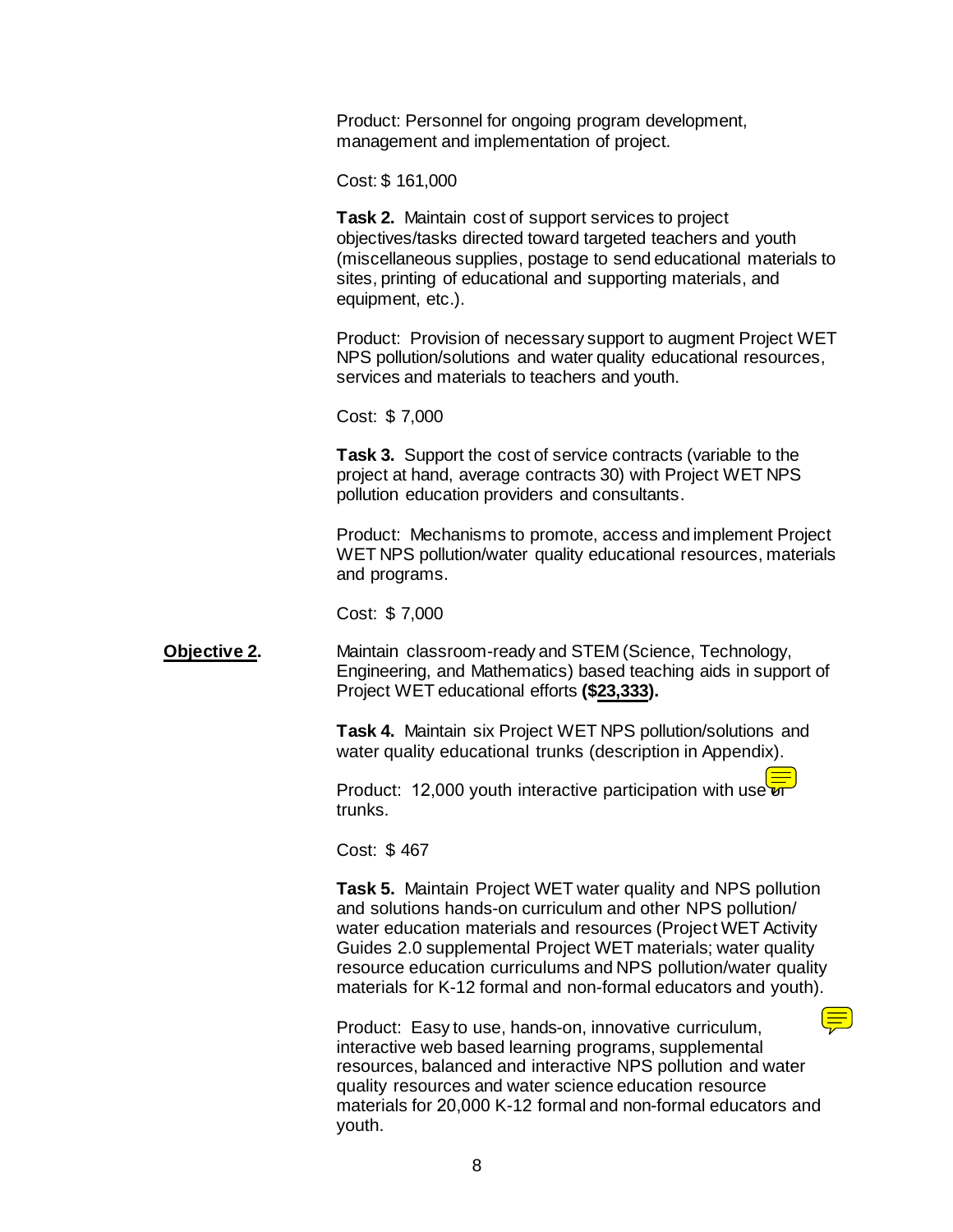Cost: \$ 20,766

**Task 6.** Purchase new and maintain existing indoor/outdoor water quality training and education resources (water quality chemical, biological, physical monitoring resources, hip/boot/chest waders, other appropriate NPS pollution and water quality equipment, materials and resources that enhance NPS pollution/solutions and water quality education).

Product: Methods to educate and monitor NPS pollution/solutions and water quality for all types of real world water resource environments in North Dakota.

Cost: \$ 2,100

**Objective 3.** Complete water quality/NPS pollution/solutions educational opportunities for 20,000 K-12 formal and non-formal educators, youth and adults to expand their knowledge and understanding of water quality/NPS pollution/solutions resource issues in North Dakota **(\$61,250).**

> **Task 7.** Provide and complete varying level non-credit and credit facilitator led Project WET water quality/NPS pollution and solutions educational programs (in-service and pre-service) for 520 formal and non-formal K-12 educators (includes stipend, but does not include travel/per diem costs of non-state employees or Project WET facilitators).

Product: 520 formal and non-formal K-12 educators who gain knowledge, appreciation and understanding of ND water quality/NPS pollution and solutions.

Cost: \$ 9,188

**Task 8.** Provide funds to selected organizations to promote, develop, and complete ten community/area-wide NPS pollution and solutions water quality education festivals for 12,000 youth (Make A Splash with Project WET festivals).

Product: Completion of twenty two community /area-wide, highprofile and balanced educational NPS pollution/solutions water quality education festivals for 35,000 middle and upper elementary youth and their teachers, thereby increasing appreciation, knowledge, understanding and appreciation of ND water quality/NPS pollution and solution issues.

Cost: \$ 6,891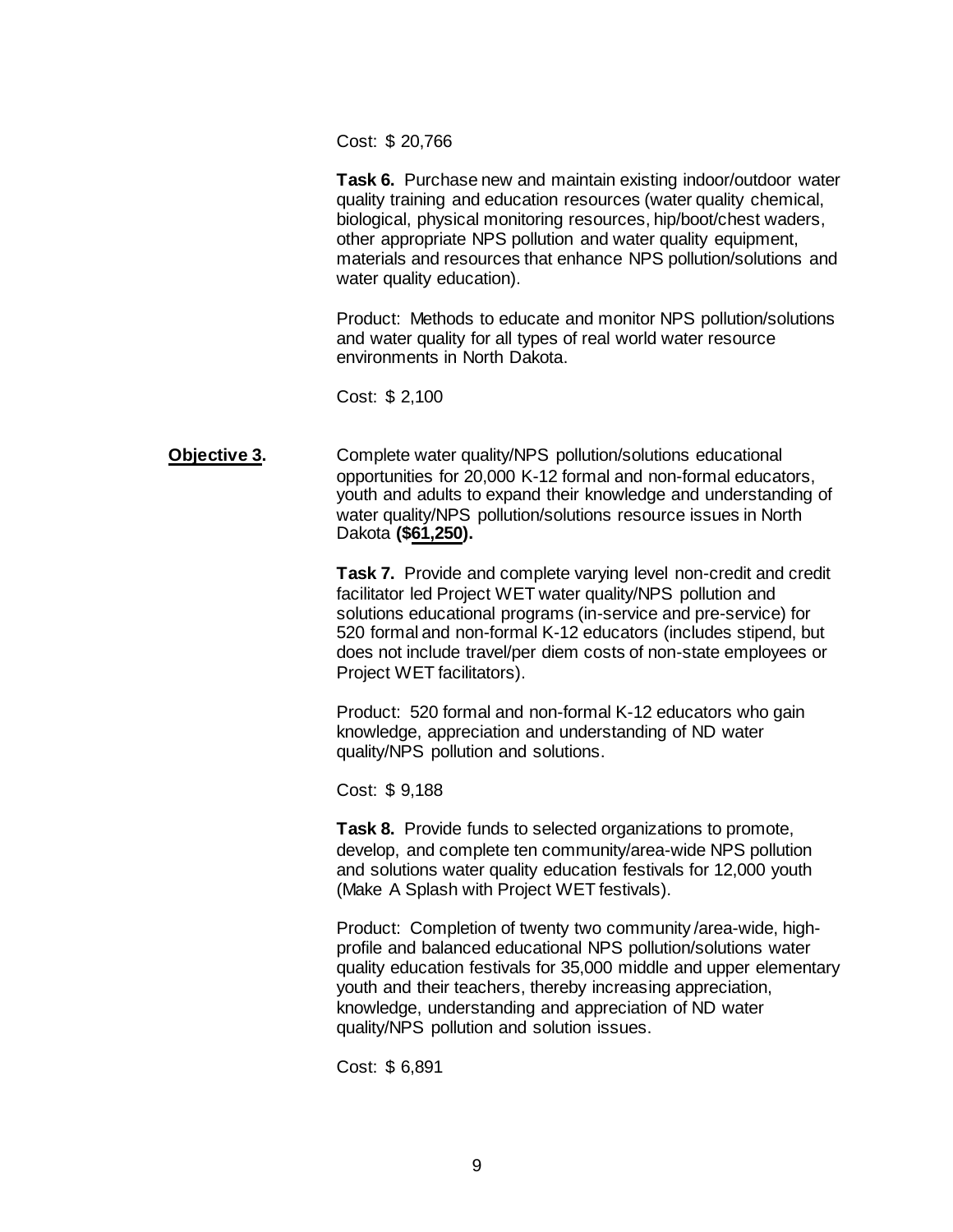**Task 9.** Provide and complete varying level water quality/NPS pollution and solutions education programs for 10,000 K-12 youth at camps, school water education programs, and other community environmental education events for youth and adults addressing NPS pollution and water quality issues (includes  $\equiv$  end but does not include travel/per diem of non-state employees - Project WET facilitators). Costs provide funding to only pay trained Project WET facilitators a stipend to help develop and complete these programs. Costs do not include any funding for Project WET Director.

Product: Completion of Project WET water quality/NPS pollution programs for 10,000 K-12 youth at camps, school water education programs, water festivals and other youth/adult NPS pollution and water quality community education events.

Cost: \$ 12,250

**Task 10.** Develop and implement a total of two Discover Today's Watershed Institutes for 30 formal and non-formal K-12 educators with three or four graduate credits for each institute (includes stipend but does not include travel/per diem for non-state employees – Project WET facilitators). Costs provide funding to only pay Project WET facilitators a stipend to help complete these institutes. Costs do not include any funding for Project WET Director.

Product: 30 educators who gain an in-depth knowledge, appreciation and understanding of contemporary North Dakota watershed, water quality and NPS pollution and solutions issues.

Cost: \$ 12,250

**Task 11.** Maintain two statewide water education poster contests for 5,000 grade 6 youth with the theme of "Help Prevent Runoff Pollution."

Product: 5,000 grade 6 students receive an opportunity to develop fine art skills while depicting their understanding of NPS pollution/solutions and water quality issues.

Cost: \$ 3,062

**Objective 4.** Maintain the Project WET facilitator network of 25-30 formal and non-formal trained educators who help promote and enable Project WET water quality/NPS pollution and solutions educational resources, materials and opportunities to be delivered statewide to teachers and youth **(\$20,417).**

> **Task 12.** Maintain Project WET water quality/NPS pollution and solutions trained network of 25-30 formal and non-formal facilitators.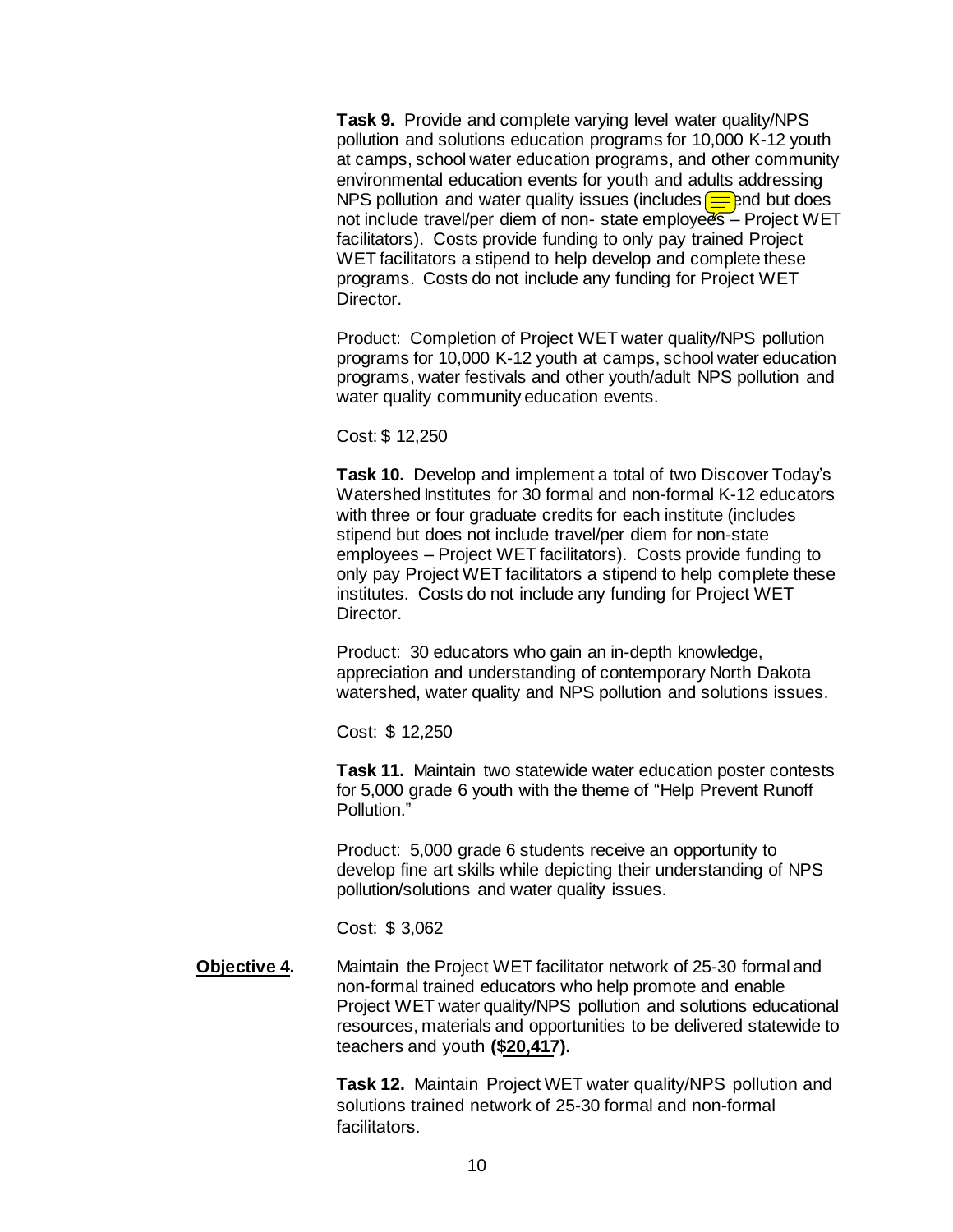Product: Methods to maintain existing facilitator network of 25-30 active members with educational materials, participation in educational opportunities, networking opportunities.

Cost: \$ 10,413



**Task 13.** Complete one statewide facilitator leadership training workshop for 20 additional K-12 formal and non-formal educators.

Product: 20 additional motivated and trained K-12 formal and non-formal educators to promote and deliver Project WET NPS pollution educational resources, materials and programs across North Dakota.

Cost: \$ 10,005

**Objective 5.** Provide a method of ongoing monitoring, evaluation, oversight and direction through four Advisory Committee meetings and through evaluation of Project accomplishments, objectives, task outputs and benefits. Current Project WET Advisory Committee members and their representative schools are listed under project Evaluation and Monitoring Plan Roles and Responsibilities Number 1 – Project WET Advisory Committee in the APPENDIX **(\$2,917).** 

> **Task 14.** Complete four Project WET Advisory Committee meetings to monitor, evaluate, provide oversight and direction for Project WET water quality/NPS pollution programs.

> Product: Method to monitor, evaluate and provide direction to Project WET water quality/NPS pollution objectives/tasks through four Project WET Advisory Committee meetings.

Cost: \$ 1,663

**Task 15.** Complete various methods to track and measure (evaluate) Project objectives, task outputs, benefits and accomplishments.

Product: Methods to monitor and evaluate progress toward accomplishment of Project objectives, task outputs and benefits. Specific methods that will be used to track and measure progress and benefits to Project targeted groups is defined in Section 5.1 "Evaluation and Monitoring Plan."

Cost: \$ 1,254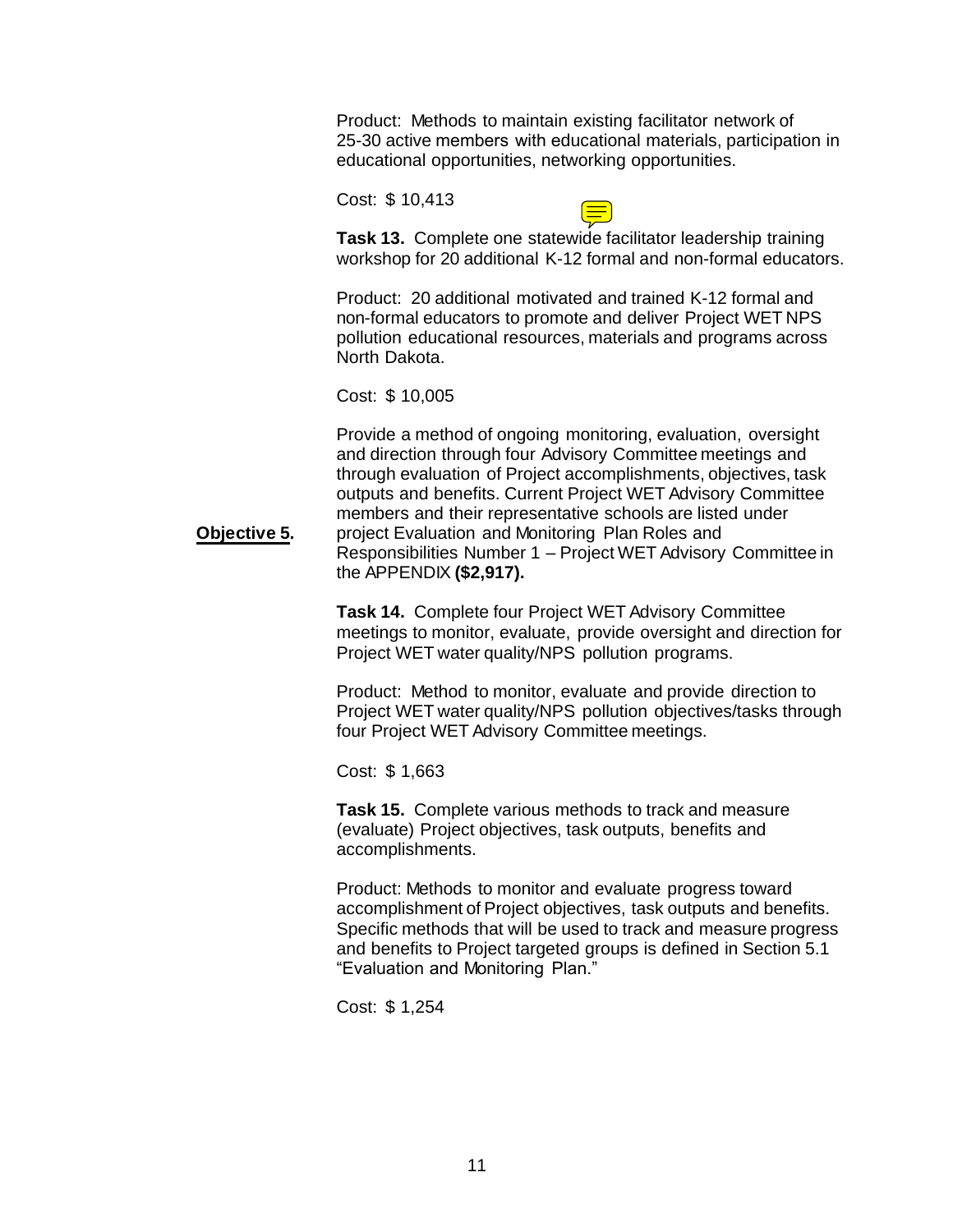**Objective 6.** Develop and implement the use of technology to promote web based resources, materials and innovative interactive programs that facilitate discovery, knowledge, understanding and appreciation of NPS pollution and water quality impacts and encourage K-12 educators, youth and adults to take action in sustainable solutions. (\$**8,750).** 

> **Task 16.** Develop a web page for ND Project Wet that will improve and increase delivery of resources and materials to K-12 educators, youth and adults.

Product: A dynamic web page linking to interactive learning programs and resources.

Cost: \$ 3,500

**Task 17.** Purchase and maintain technology and equipment to support the delivery of web-based learning of NPS pollution and water quality programs.

Product: Innovative tool that allows K-12 educators, youth and the general public to experience STEM based learning of NPS pollution and water quality issues and solutions.

Cost: \$ 5,250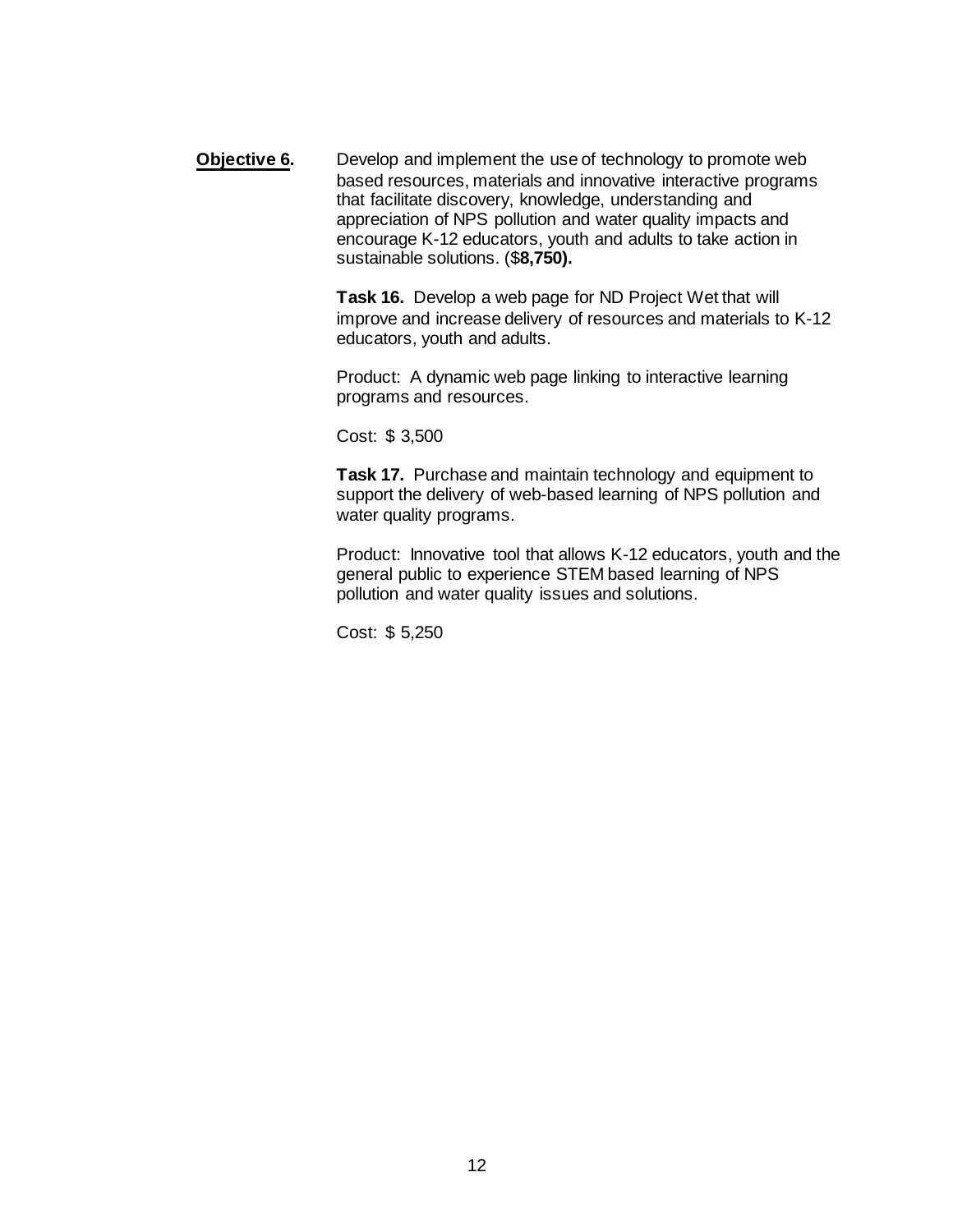#### MILESTONE TABLE FOR PROJECT WET WATER QUALITY/NPS POLLUTION EDUCATION PROGRAM FOR TEACHERS AND YOUTH

| <b>PROJECT OJECTIVE AND TASKS</b>                                                                                                                                                                                                                        | <b>RESPONSIBLE</b><br><b>ORGANIZATIONS</b> | <b>OUTPUT</b>                                                                                                                | <b>YEAR 1-2</b><br>July 1, 2017 June 30, 2019 |
|----------------------------------------------------------------------------------------------------------------------------------------------------------------------------------------------------------------------------------------------------------|--------------------------------------------|------------------------------------------------------------------------------------------------------------------------------|-----------------------------------------------|
| <b>OBJECTIVE 1: MAINTAIN PROJECT WET</b><br>MANAGEMENT AND SUPPORT SYSTEMS.<br>Task 1: Employ a Project Director.<br>a. Salary/Fringe<br>b. Travel/Per Diem (includes non-<br>state employees = facilitators)                                            | NDSWC/Project<br>Director                  | Project staff and<br>project facilitators                                                                                    | Ongoing - July 1, 2017 - June 30, 2019        |
| Task 2: Maintain cost of support services.<br><b>Office Equipment/Supplies</b><br>а.<br>Postage/Printing<br>b.<br><b>Miscellaneous Supplies</b><br>C <sub>1</sub>                                                                                        | NDSWC/Project<br><b>Director</b>           | Project support<br>services                                                                                                  | Ongoing - July 1, 2017 - June 30, 2019        |
| Task 3: Support the cost of service<br>contracts.<br><b>Statewide Teacher Center</b><br>a.<br>Chemistry kits/water boots<br>b.                                                                                                                           | NDSWC/Project<br>Director; Contractors     | Mechanisms to<br>implement project<br>services through<br>contracts                                                          | Ongoing - July 1, 2017 - June 30, 2019        |
| <b>OBJECTIVE 2: MAINTAIN CLASSROOM READY</b><br><b>TEACHING AIDS.</b><br>Task 4: Maintain Six Project WET NPS<br>pollution/ water quality trunks/exhibits<br>(EnviroScape).                                                                              | NDSWC/Project<br>Director                  | Use and<br>maintenance of<br>project<br>trunk/exhibits                                                                       | Ongoing - July 1, 2017 - June 30, 2019        |
| Task 5: Maintain Project WETNPS<br>pollution/water quality<br>curriculum/educational materials.<br>a. National Project WET Activity<br>Guides 2.0<br>b. National Project WET Portal<br><b>National Project WET</b><br>C.<br>supplemental water education | NDSWC/Project<br>Director                  | Purchase and<br>maintenance of<br>Project NPS<br>pollution and<br>water quality<br>educational<br>materials and<br>resources | Ongoing - July 1, 2017 - June 30, 2019        |

# **July 1, 2017 – June 30, 2019**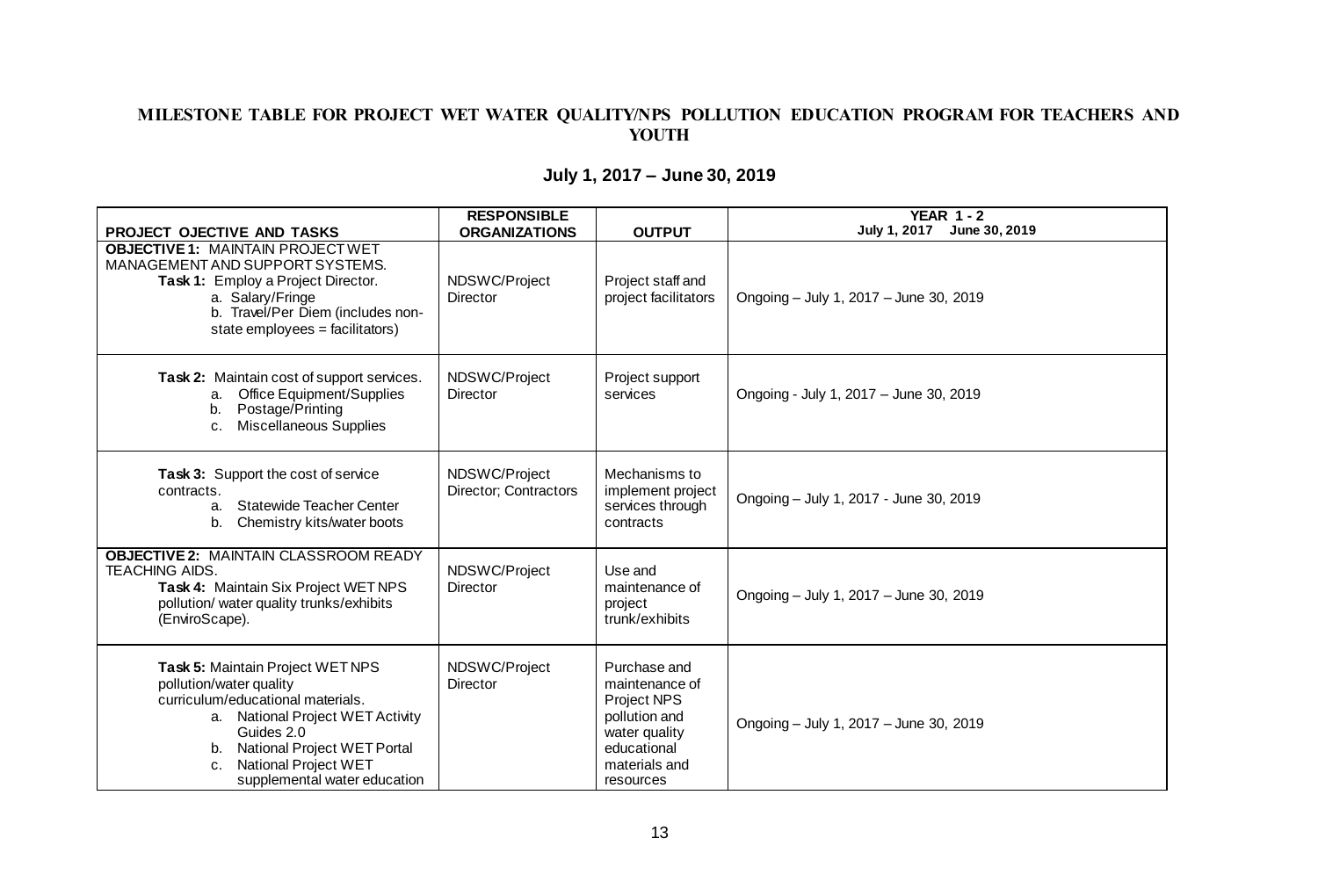| PROJECT OJECTIVE AND TASKS                                                                                                                                                                                                                                                                                                                                                                                                                                | <b>RESPONSIBLE</b><br><b>ORGANIZATIONS</b>                                                             | <b>OUTPUT</b>                                                                                                                                   | <b>YEAR 1-2</b><br>July 1, 2017 June 30, 2019                                                                                       |
|-----------------------------------------------------------------------------------------------------------------------------------------------------------------------------------------------------------------------------------------------------------------------------------------------------------------------------------------------------------------------------------------------------------------------------------------------------------|--------------------------------------------------------------------------------------------------------|-------------------------------------------------------------------------------------------------------------------------------------------------|-------------------------------------------------------------------------------------------------------------------------------------|
| materials<br>d. Other water quality/NPS<br>pollution education materials<br>and curriculum.                                                                                                                                                                                                                                                                                                                                                               |                                                                                                        |                                                                                                                                                 |                                                                                                                                     |
| Task 6: Purchase new and maintain<br>existing indoor/outdoor water quality/NPS<br>pollution education and training resources.<br>a. Repair and restock existing<br>water quality test kits.<br>b. Repair and replace hip<br>boots/chest waders.<br>c. Purchase other NPS Pollution/<br>water quality education/<br>training resources.                                                                                                                    | NDSWC/Project<br>Director; contracted<br>Project WET facilitator                                       | Purchase and<br>maintenance of<br>NPS pollution/<br>water quality<br>indoor/outdoor<br>materials and<br>resources                               | Ongoing - July 1, 2017 - June 30, 2019                                                                                              |
| <b>OBJECTIVE 3: COMPLETE EDUCATIONAL</b><br>OPPORTUNITIES FOR 20,000 K-12 FORMAL AND<br>NON-FORMAL EDUCATORS, YOUTH AND<br>ADULTS.<br>Task 7: Provide and complete varying level<br>credit/non-credit educational programs for<br>520 formal and non-formal K-12 educators.<br>a. 1 hour and variable hour<br>inservice for educators<br>b. 6 hour non/credit preservice<br>workshops for educators<br>c. 15 hour credit workshops<br>involving educators | ND SWC/Project<br>Director and<br>facilitators; other<br>agencies,<br>organizations and<br>individuals | 520 know-<br>ledgeable<br>educators and<br>students on NPS<br>pollution/solution,<br>water quality<br>resources and<br>water resource<br>issues | Ongoing - July 1, 2017 - June 30, 2019                                                                                              |
| Task 8: Provide funds to selected<br>organizations to develop and complete 22<br>NPS pollution and water quality festivals<br>(Make a Splash with Project WET) involving<br>12,000 third, fourth and fifth graders.                                                                                                                                                                                                                                       | NDSWC/Project<br>Director and<br>facilitators; various<br>organizations                                | Completion of<br>selected NPS<br>pollution/water<br>quality festivals for<br>12,000 students.                                                   | March/April/May 2017 through<br>March/April/May 2019;<br>September/October/November 2017 through<br>September/October/November 2019 |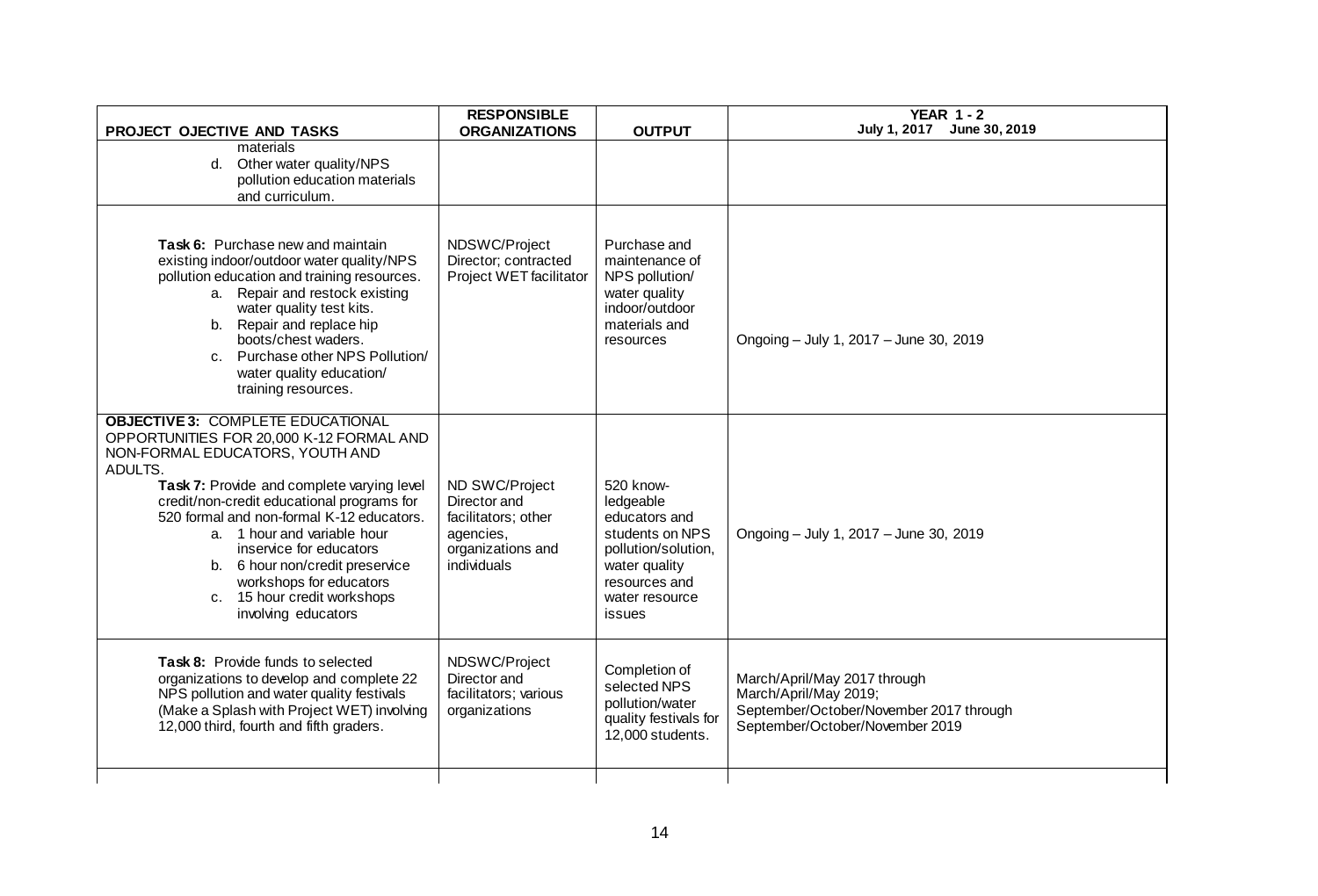| <b>PROJECT OJECTIVE AND TASKS</b>                                                                                                                                                                                                                                                                                                                                                                | <b>RESPONSIBLE</b><br><b>ORGANIZATIONS</b>                                                                         | <b>OUTPUT</b>                                                                                                                                                     | YEAR $1 - 2$<br>July 1, 2017 June 30, 2019 |
|--------------------------------------------------------------------------------------------------------------------------------------------------------------------------------------------------------------------------------------------------------------------------------------------------------------------------------------------------------------------------------------------------|--------------------------------------------------------------------------------------------------------------------|-------------------------------------------------------------------------------------------------------------------------------------------------------------------|--------------------------------------------|
| Task 9: Provide and complete varying level<br>NPS/pollution water quality education<br>programs for 10,000 K-12 youth and adults<br>at camps/school programs, other youth<br>water education events and at public water<br>education events.                                                                                                                                                     | NDSWC/Project<br>Director and<br>facilitators; other<br>involved agencies and<br>organizations                     | 10,000<br>knowledgeable K-<br>12 students on<br>NPS pollution and<br>water quality<br>issues                                                                      | Ongoing - July 1, 2017 - June 30, 2019     |
| Task 10: Develop and implement two<br>Discover Today's Watershed Institutes for<br>30 formal and non-formal K-12 educators<br>(three or four graduate credits each).                                                                                                                                                                                                                             | NDSWC Project WET<br>Director and<br>facilitators; other<br>involved agencies,<br>individuals and<br>organizations | In-depth<br>understanding of<br>contemporary ND<br>watershed, NPS<br>pollution and<br>water quality<br>issues and<br>concerns for 30<br>educators                 | Ongoing - July 1, 2017 - June 30, 2019     |
| Task 11: Develop and implement two<br>statewide NPS pollution/ water quality<br>education poster contests involving 5,000<br>grade 6 youth with the theme of "Help<br>Prevent Runoff Pollution."                                                                                                                                                                                                 | NDSWC/Project WET<br>Director; KNDC; grade<br>six teachers and youth                                               | 5,000 grade 6<br>students with<br>understanding of<br><b>NPS</b><br>pollution/water<br>quality impacts                                                            | January/April 2017 - January/April 2019    |
| <b>OBECTIVE 4: MAINTAIN FACILITATOR</b><br>NETWORK AND RECOGNITION AND INCENTIVE<br>SUPPORT SYSTEM OF 25-30 PROJECT WET<br><b>FACILITATORS.</b><br>Task 12: Maintain facilitator network of 25-<br>35 educators, and facilitator recognition and<br>incentive programs.<br>a. Facilitator recognition and<br>incentive programs<br>b. Attend Project WET<br>promotional<br>meetings/conferences. | NDSWC/Project<br>Director and<br>facilitators; other<br>involved agencies and<br>organizations                     | 25-35 motivated<br>and trained<br>Project WET<br>facilitators to<br>complete project<br>objectives/tasks;<br>informed K-12<br>educators and<br>interested persons | Ongoing - July 1, 2017 - June 30, 2019     |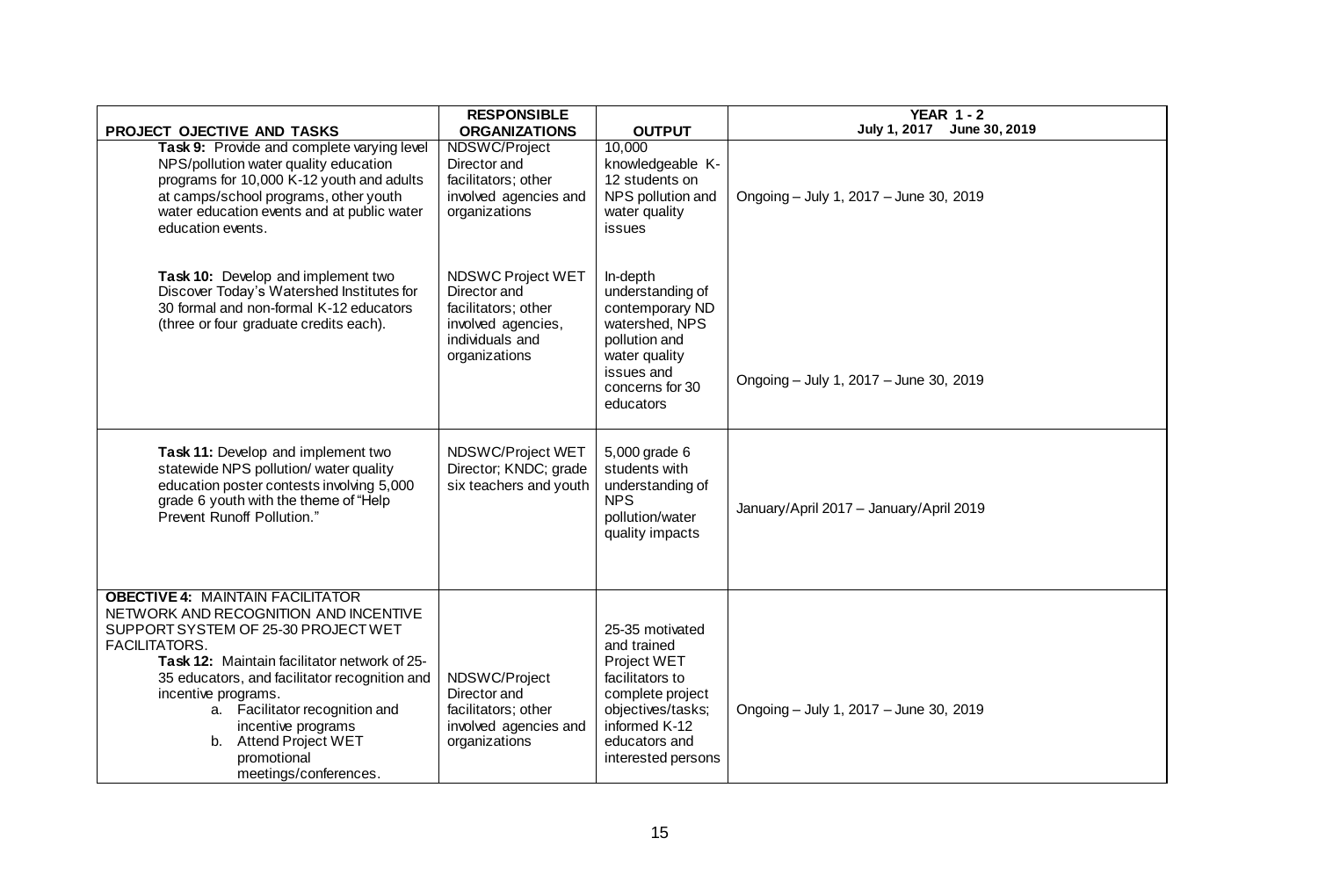| PROJECT OJECTIVE AND TASKS                                                                                                                                                                                                                                                                                                                                        | <b>RESPONSIBLE</b><br><b>ORGANIZATIONS</b>                                                                                 | <b>OUTPUT</b>                                                                                                    | <b>YEAR 1-2</b><br>July 1, 2017 June 30, 2019     |
|-------------------------------------------------------------------------------------------------------------------------------------------------------------------------------------------------------------------------------------------------------------------------------------------------------------------------------------------------------------------|----------------------------------------------------------------------------------------------------------------------------|------------------------------------------------------------------------------------------------------------------|---------------------------------------------------|
| c. Task 13: Complete two<br>statewide facilitator leadership<br>training courses for an<br>additional 20 K-12 formal and<br>nonformal educators.                                                                                                                                                                                                                  |                                                                                                                            |                                                                                                                  |                                                   |
| <b>OBJECTIVE 5: PROVIDE A METHOD FOR</b><br>ONGOING MONITORING, EVALUATION,<br>OVERSIGHT AND DIRECTION THROUGH EIGHT<br>PROJECT WET ADVISORY COMMITTEE<br>MEETINGS AND THROUGH EVALUATION OF<br>PROJECT ACCOMPLISHMENTS, OBJECTIVES,<br>TASK OUTPUTS, AND BENEFITS.                                                                                               |                                                                                                                            |                                                                                                                  |                                                   |
| Task 14: Conduct four meetings of Project<br>WET Advisory Committee (see Appendix for<br>current Advisory Committee members).                                                                                                                                                                                                                                     | NDSWC/Project<br>Director and advisory<br>committee members                                                                | Method to assess<br>and evaluate<br>project objectives<br>and tasks through<br>four meetings                     | Periodic as Needed - July 1, 2017 - June 30, 2019 |
| Task 15: Complete various methods to<br>track and measure (evaluate) Project<br>objectives, task outputs, benefits and<br>accomplishments (see Section 5.1 for<br>specific methods and Appendix for<br>examples).                                                                                                                                                 | NDSWC/Project<br>Director; project<br>facilitators; project<br>program participants;<br>and participating<br>organizations | Methods to track<br>and measure<br>project and<br>objectives tasks<br>through formal<br>evaluation<br>techniques | Periodic as Needed - July 1, 2017 - June 30, 2019 |
| <b>OBJECTIVE 6: DEVELOP AND IMPLEMENT THE</b><br>USE OF TECHNOLOGY TO PROMOTE<br>WEB/STEM BASED RESOURCES, MATERIALS<br>AND INNOVATIVE, INTERACTIVE PROGRAMS<br>THAT FACILITATE DISCOVERY, KNOWLEDGE,<br>UNDERSTANDING AND APPRECIATION OF NPS<br>POLLUTION AND WATER QUALITY IMPACTS<br>AND ENCOURAGE K-12 EDUCATORS, YOUTH<br>AND ADULTS TO TAKE ACTION TOWARDS |                                                                                                                            |                                                                                                                  |                                                   |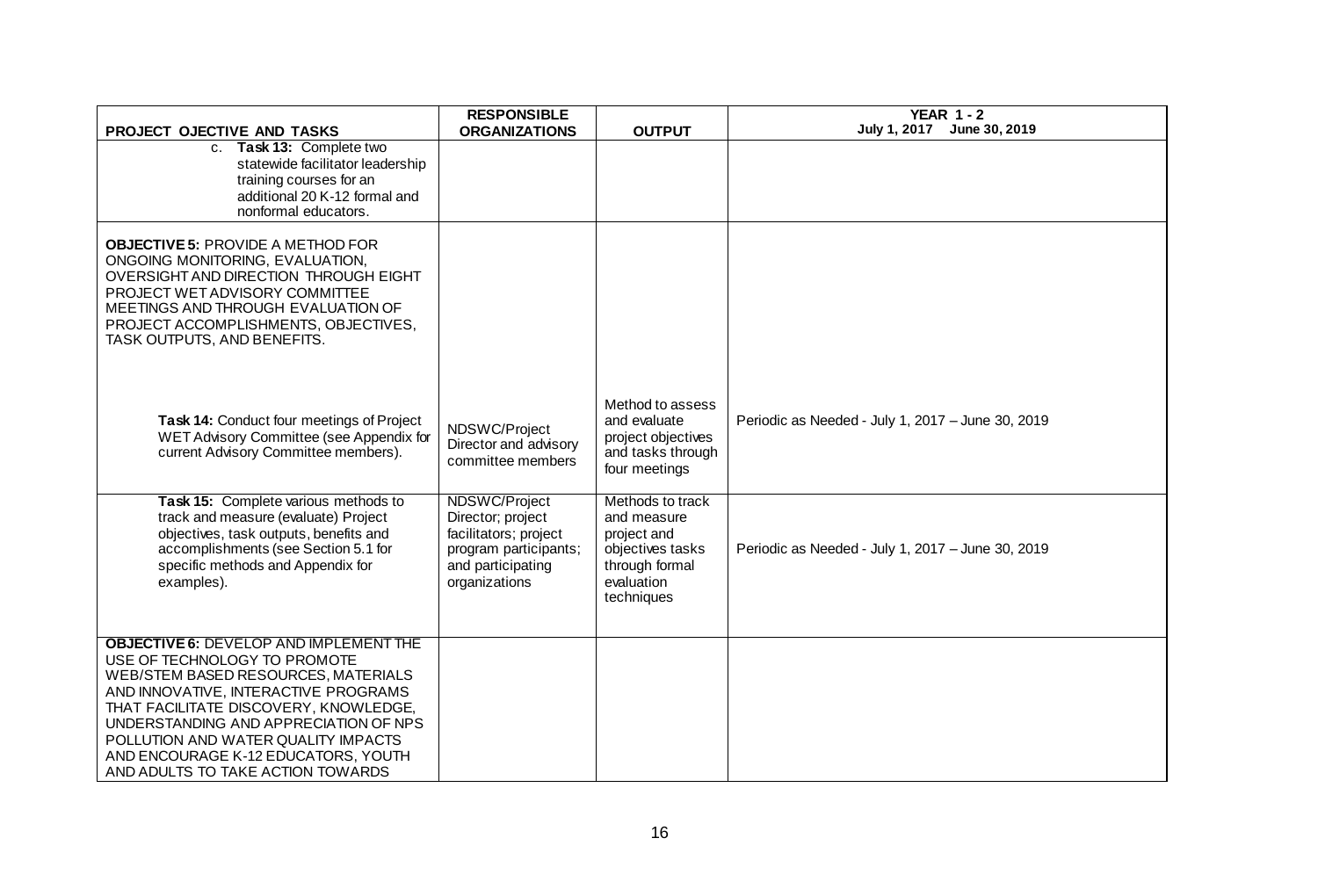|                                                                                                                                                                                                                                                                                                      | <b>RESPONSIBLE</b>                                                            |                                                                                                                                                                                               | YEAR $1 - 2$<br>July 1, 2017<br>June 30, 2019 |
|------------------------------------------------------------------------------------------------------------------------------------------------------------------------------------------------------------------------------------------------------------------------------------------------------|-------------------------------------------------------------------------------|-----------------------------------------------------------------------------------------------------------------------------------------------------------------------------------------------|-----------------------------------------------|
| <b>PROJECT OJECTIVE AND TASKS</b><br>SUSTAINABLE SOLUTIONS TO THESE IMPACTS.<br>Task 16: Develop and maintain a web<br>page for ND Project Wet water quality/NPS<br>pollution/solutions that will improve and<br>increase delivery of resources and materials<br>to K-12 educators, youth and adults | <b>ORGANIZATIONS</b><br>NDSWC/Project<br>Director and project<br>facilitators | <b>OUTPUT</b><br>A dynamic web<br>page linking to<br>interactive<br>learning programs<br>and resources.                                                                                       | Ongoing - July 1, 2017 - June 30, 2019        |
| <b>Task 17:</b> Purchase and maintain<br>technology and equipment to support<br>dissemination of STEM based learning of<br>NPS pollution, and water quality<br>impacts/solutions.                                                                                                                    | NDSWC/Project<br>Director and project<br>facilitators                         | Innovative tool that<br>allows K-12<br>educators, youth<br>and the general<br>public to<br>experience web<br>based learning of<br>NPS pollution and<br>water quality issues<br>and solutions. | Ongoing - July 1, 2017 - June 30, 2019        |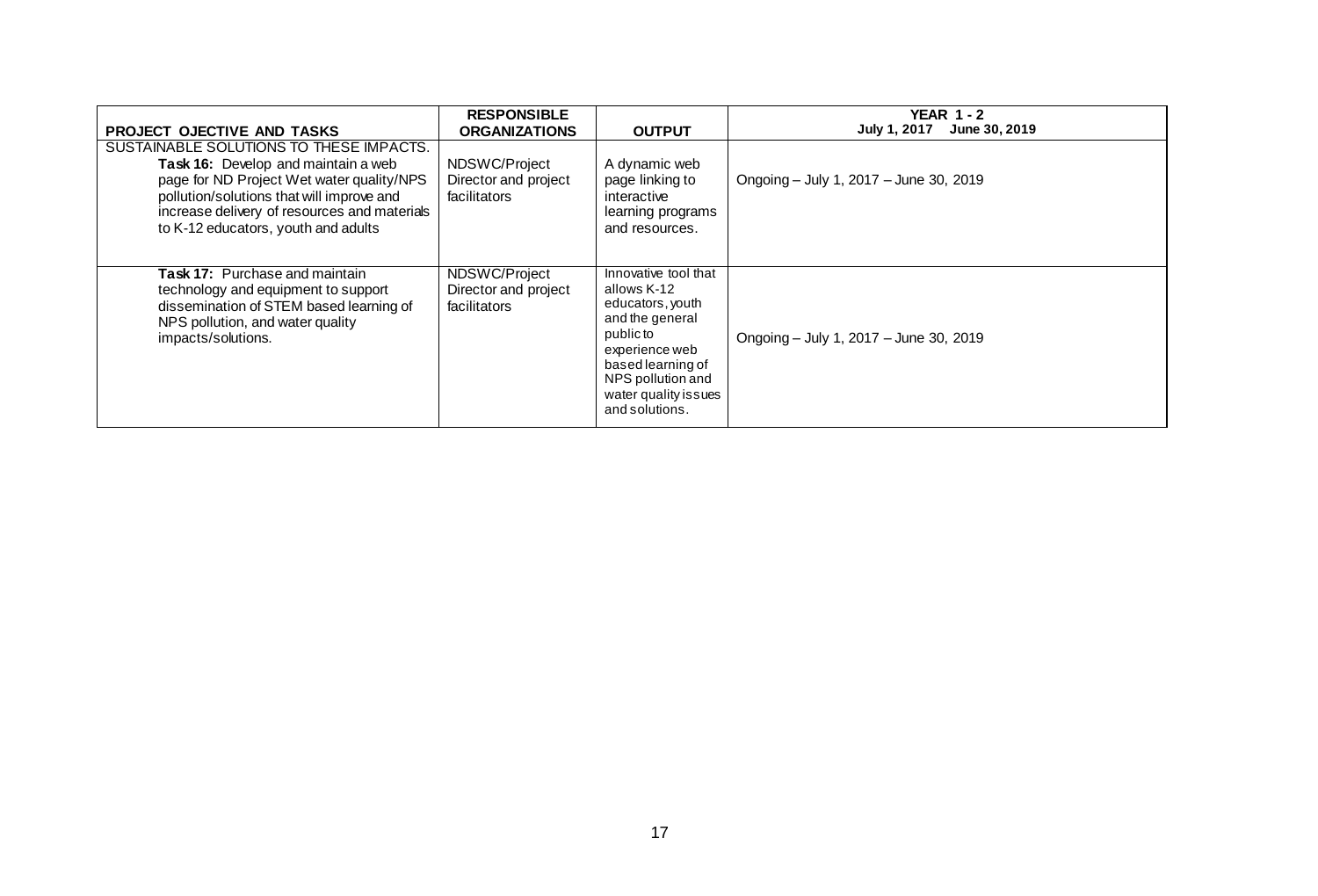**3.4** North Dakota Project WET, developed and implemented in 1984 by the ND State Water Commission, was the first Project WET program in the United States/world. North Dakota Project WET, through the ND State Water Commission, has a proven history of developing and implementing comprehensive water quality/NPS pollution programs for K-12 youth and adults. Project WET is the only statewide program in North Dakota that produces, uses and delivers hands-on NPS pollution, water quality and impact solution education programs to K-12 educators and youth. **A comprehensive listing of the history of North Dakota Project WET can be found in the Appendix under HISTORY OF NORTH DAKOTA PROJECT WET.** 

### **4.0 COORDINATION PLAN**

**4.1** The North Dakota State Water Commission (NDSWC), 900 East Boulevard Avenue, Bismarck, ND 58505 is the lead sponsor of the North Dakota Project WET NPS Pollution/Water Quality Program. The NDSWC operates in pursuit of three main goals:

• To regulate the use of water resources for the future welfare and prosperity of the people of North Dakota;

• To develop the use of water resources for the future welfare and prosperity of the people of North Dakota; and

• To educate the public regarding the nature and occurrence of North Dakota's water resources.

• To collect, manage, and distribute information to facilitate improved management of North Dakota's water resources.

• To conduct research into the processes affecting te hydrologic cycle to improve the management of North Dakota's water resources.

The 1983 water management plan public planning process determined that the North Dakota general public, as well as teachers and youth, knew very little about North Dakota's, watersheds or water resource issues. As a result, a general adult and teacher water education program was initiated in 1984. During the period of 1985 through 1989 Project WET was developed and implemented by the NDSWC using North Dakota water education materials and resources. The NDSWC's Project WET North Dakota gained national attention and recognition and soon became a model for other states wanting to develop hands-on water resource education curriculum. In 1989, the NDSWC's Project WET program was pilot tested in Arizona, Idaho and Montana. This successful pilot test was the basis for the development of the National Project WET Program. The NDSWC began a far reaching enhancement and expansion of its Project WET program in 1993 through the Section 319 Nonpoint Source Pollution Program of the Environmental Protection Agency. The NDSWC has a demonstrated and proven record of developing and implementing innovative water and water quality/NPS pollution programs in North Dakota since 1993. Providing Water Education is still a priority in the NDSWC's Strategic Plan.

The NDSWC is the only sponsoring organization for the administration, management and implementation of the Project WET Water Quality/NPS Pollution Program for teachers and youth in North Dakota. There are no other entities, either through formal or informal agreements that sponsor the Project WET program.

Project WET North Dakota is funded partly with a Section 319 EPA Nonpoint Source Pollution Grant administered through the North Dakota Department of Health (NDDH) and sanctioned by the ND Nonpoint Source Task Force (NDNPSTF). A Section 319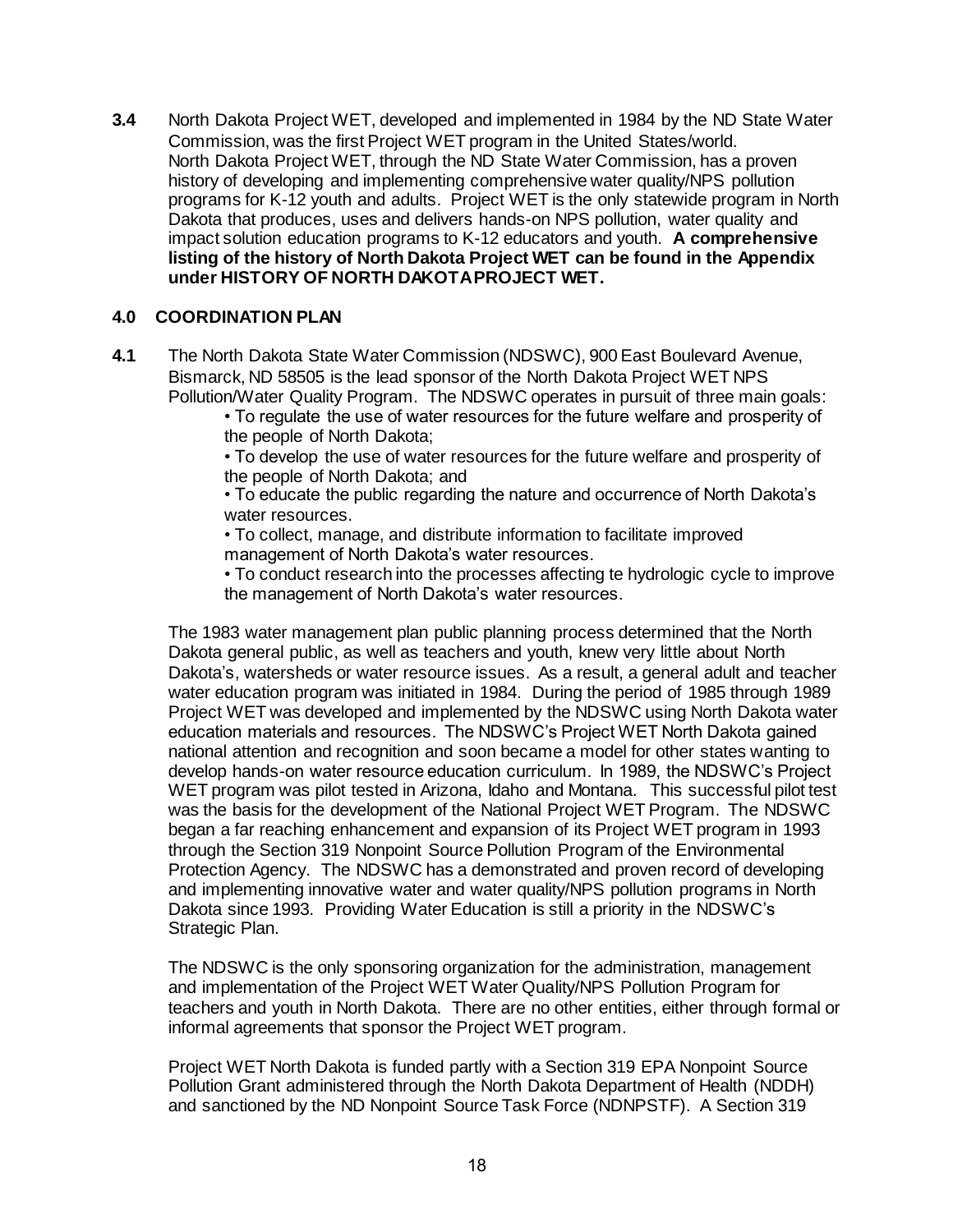NPS Pollution Project Implementation Plan (PIP) is submitted to both the NDDH and the NDNPSTF on a biennial basis. The NDSWC and the NDDH enter into a formal contract on an annual basis which formalizes the pass through of Section 319 NPS Pollution EPA funds and delineates the responsibilities of each organization in the delivery of the Project WET program. North Dakota Project WET is also funded through state general funds, fees charged to educators attending graduate credit programs and non-federal match.

- **4.2** Since 1984 North Dakota Project WET has had the support of local water, environmental, and education organizations. The North Dakota Water Resource Districts and North Dakota Water Users Association have been instrumental in providing time, energy, and in certain instances, financial support to Project WET. Since 1993 the ND Water Education Foundation has supported the water education programs of Project WET with collaborative discussions. The local nine teacher learning centers (now completed through the statewide teacher center network) in North Dakota have provided their support of Project WET by helping promote its educational opportunities to K-12 educators statewide. The ND Department of Public Instruction and the ND Educational Standards and Practices Board have provided support through alignment of Project WET credit programs with current K-12 educator continuing education requirements (eg. No Child Left Behind). The institutions of higher education, which provide graduate credit for Project WET workshops and institutes, have also aligned Project WET credit opportunities in the core subject areas to meet K-12 educator certification standards. Teacher education associations and organizations (NDEA, NDSTA, NDGA) have supported Project WET through ongoing invitations for Project WET to provide educational displays and presentations at association/organization meetings. Local school districts have requested Project WET educational opportunities to be presented at their schools. Natural resource agencies (USGS, SCDs, NDPRD, NDSU Extension Service, etc.) have asked Project WET to complete collaborative educational programs. Various other community and/or natural resource organizations have expressed their desire for Project WET to be involved in their environmental education efforts (Dakota Zoo, River Keepers, State Historical Society, Dakota Science Center, Bismarck Public School system, Morton County Soil Conservation District, Gateway to Science, ND Outdoor Learning Centers, Prairie Waters Education and Research Center, Sully's Hill Natural Resources Program, etc.).
- **4.3** The ND State Water Commission's Project WET Program has a long history of coordination, cooperation, networking and interfacing with a wide array of local, state and federal water and natural resource related agencies, organizations, associations and programs in North Dakota, and many at the national level. Project WET has also been connected closely with the educational and environmental education community in North Dakota. The success of Project WET has been dependent upon this cooperative spirit. It has long been realized that the State Water Commission's Project WET Program, in carrying out its mission of water quality/NPS Pollution education for K-12 educators and youth, must aggressively pursue coordinated resources, expertise and active participation of a wide array of educational, natural resource and environmental education entities.

**Educational:** Project WET fosters formal and informal communication and networking with a host of educational linkages. An agreement with the statewide ND Teacher Center Network is executed every year. This agreement provides for the promotion of Project WET educational opportunities in local school districts statewide. Project WET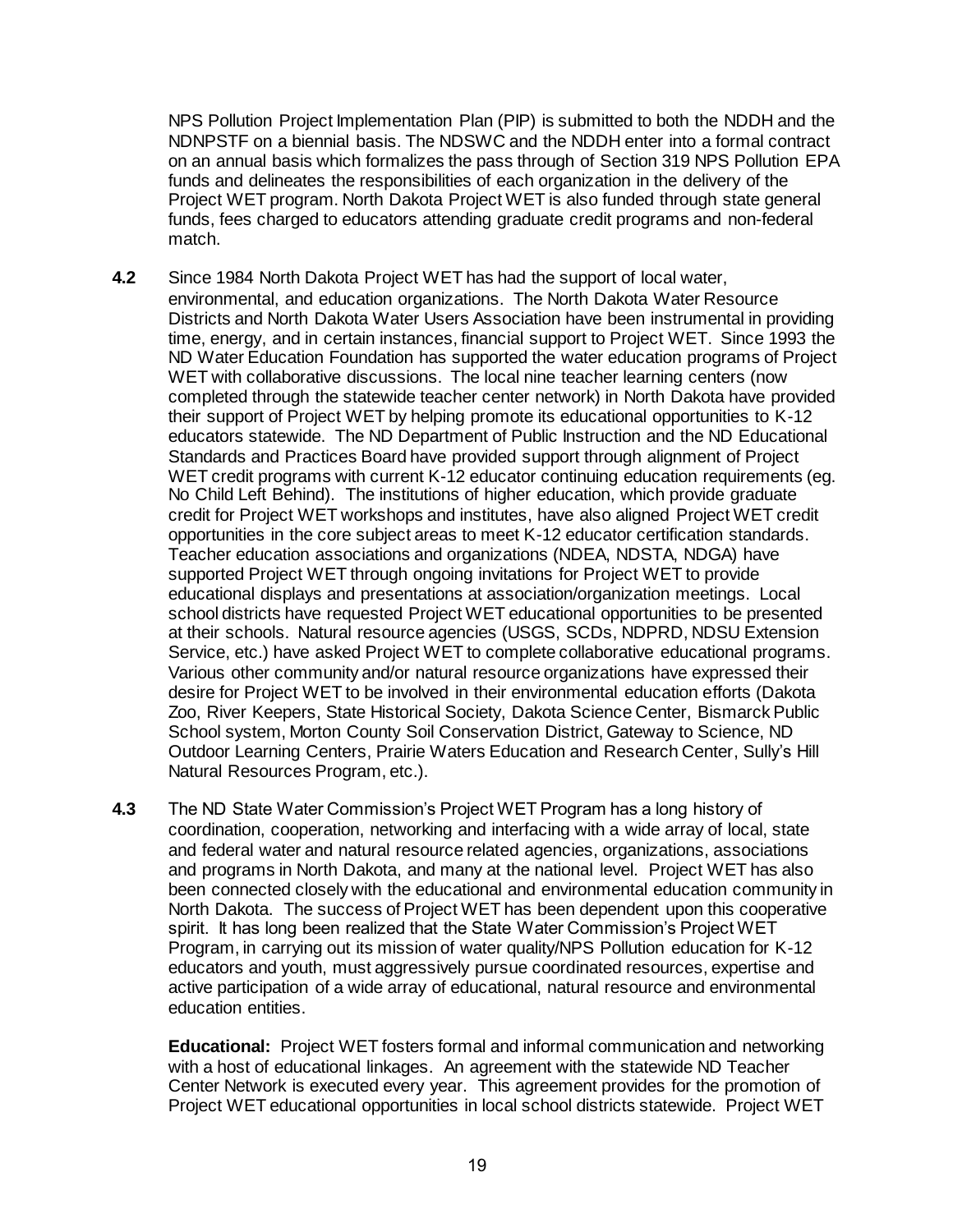communicates on a regular basis with Minot State University, Dakota College of Bottineau, NDSU and UND continuing education departments regarding course proposals, and cost and credit requirements for each of the institutions. The majority of Project WET formal educator offerings are accredited through these departments in their respective institutions. Project WET networks with the ND Department of Public Instruction and the ND Educational Standards and Practices Board make sure its water education credit offerings meet current ND and national education standards that benefit ND formal K-12 educators. Project WET collaborates with the education departments and promotes water education programs for preservice teachers at two ND colleges and universities. Project WET has built linkages with the ND Education Association, the ND Science Teachers Association, the ND Home Educator's Association, the ND Geographic Alliance, the ND Reading Association, the ND Principals Association, the ND Superintendents Association and the ND Health and Physical Education Association. Promotional displays and educational presentations have been completed at many of these association annual conferences since the late 1980s. Project WET has participated in the annual State Science and Engineering Fair since 1996 by providing awards for the best water quality/NPS Pollution projects in the junior and senior student divisions.

**Water and Natural Resources:** Project WET continues to interface, collaborate and network with the ND water and natural resource community. Project WET involves all of the following agencies or organizations at various times in developing and completing its educational programs for K-12 educators and youth. Included are the ND State Water Commission, the ND Water Resource Districts and Water Users Associations, the ND Water Education Foundation, the ND Soil Conservation Districts Association, the ND Department of Health, the US Geological Survey, the US Bureau of Reclamation, the US Fish and Wildlife Service, the US Natural Resources Conservation Service, the US Army Corps of Engineers, the ND Forest Service, the ND Parks and Recreation Department, the Historical Society of ND, the ND Game and Fish Department and the ND Soil Conservation Districts.

**Business and Industry:** Project WET in North Dakota collaborates and networks with a wide variety of private and public business and industry in the development and implementation of the summer watershed institutes. Through contacts and tours, each summer institute exposes Project WET NPS pollution/water quality goals and programs to energy, irrigation, agricultural processing and other ND industries. The Project WET director meets with the managers and public relations staff of these industries to promote water quality/NPS pollution education for teachers and students. Water quality/NPS pollution and water use in action is a very important educational component of Project WET. Each institute introduces as many as three to seven new industries/businesses to teachers attending the institute.

**Environmental Education:** Project WET continues to collaborate and network with the environmental education organizations in ND. One of the most important is the Coalition for Conservation and Environmental Education ( $C<sup>2</sup>E<sup>2</sup>$ ). Project WET has been involved with this organization since it was initiated in 1995. All meetings have been attended and Project WET has been involved in helping complete all publications, resources and projects produced or initiated through  $C^2E^2$ . Project WET routinely collaborates with the coordinators of Project Learning Tree (PLT), and Project Food, Land and People (FLP) and other major natural resource/environmental education programs in ND to support the education of K-12 educators and youth. Project WET continues to collaborate and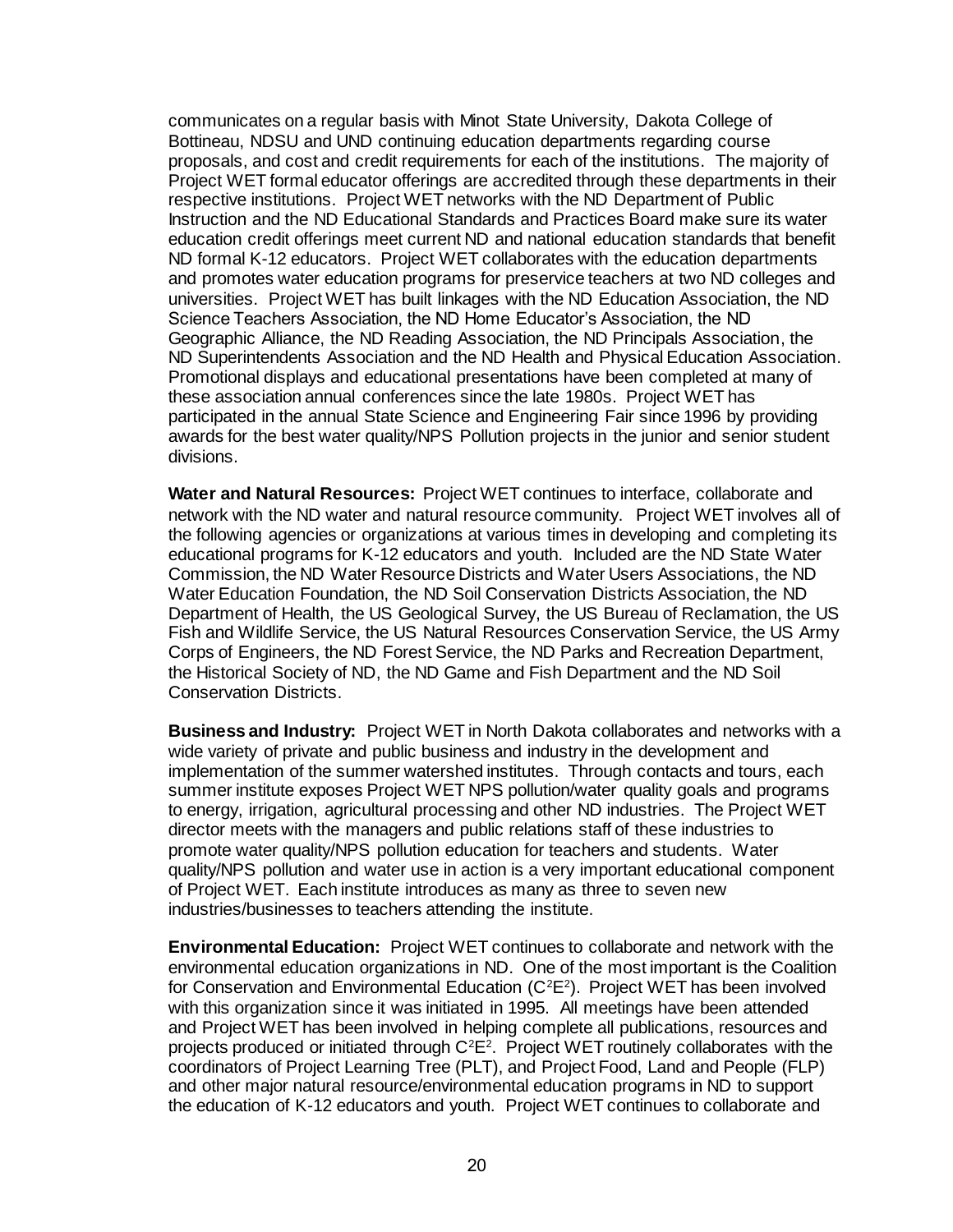network with the ND Outdoor Learning Centers. Project WET has been involved in the non-profit organization Keep North Dakota Clean (KNDC) Project since 1998. Project WET has helped sponsor their statewide environmental youth (grades 1-8) poster contest by sponsoring grade level six which has a NPS pollution/water quality theme. Project WET has jointly coordinated water education programs with the girl and boy scout organizations in North Dakota as well as 4-H youth including youth leaders in all of these organizations. Project WET was involved in the planning and implementation of the Red River and You watershed education program sponsored by the Red River Basin Commission from 2002-2012. Project WET has been involved with the ND Soil Conservation Districts Eco-Ed youth environmental education program since 1996, having presented the water quality/NPS pollution section at over 175 of these events. Project WET has been involved with the planning and implementation of the ND Envirothon since 1999 and serves on its logistics and steering committee and helps develop the water quality/NPS pollution (Aquatics) component of this program. Project WET has attended many of the Project WET USA national conferences since they were initiated in 1995. This involvement has provided an opportunity to network with and learn from the other state Project WET programs and how they implement water quality/NPS pollution water education in their respective states. Project WET was involved in the development of the first Earth Day celebration in Bismarck in 2008 and has been actively involved ever since.

**Project WET Advisory Committee:** The Project WET Advisory Committee has an important role in ongoing monitoring and evaluation of Project WET water quality/NPS pollution education activities. The Project WET Coordinator networks and collaborates with this Committee on an ongoing basis. All Advisory Committee members are Project WET facilitators and are actively involved in ongoing monitoring and evaluation through personal participation in Project WET programming. Monitoring and evaluation through the Advisory Committee is completed through e-mail, mail, the telephone and regular meetings.

Project Wet water quality/NPS pollution programming described in this plan are reviewed by the Advisory Committee. The Advisory Committee can recommend changes in planned programming as a result of their review. The Project director has final overall responsibility in direction of planned programming.

The primary role of the Advisory Committee is to:

• Assist in determination of program and resource needs and the monitoring and

evaluation of Project WET and its overall programs, activities and accomplishments;

• Provide consultation and technical assistance in the implementation, maintenance, direction and future of Project WET;

• Assist in coordinating and networking Project WET with the educational and water communities at all levels and with other water related and environmental education providers and programs; and

• Assist in stimulating school, teacher and youth, natural and water resource and public leader interest in Project WET.

Current Project WET Advisory Committee members are:

Fargo Schools University of North Dakota Bismarck Schools Dickinson Schools

Dakota College of Bottineau North Dakota Department of Health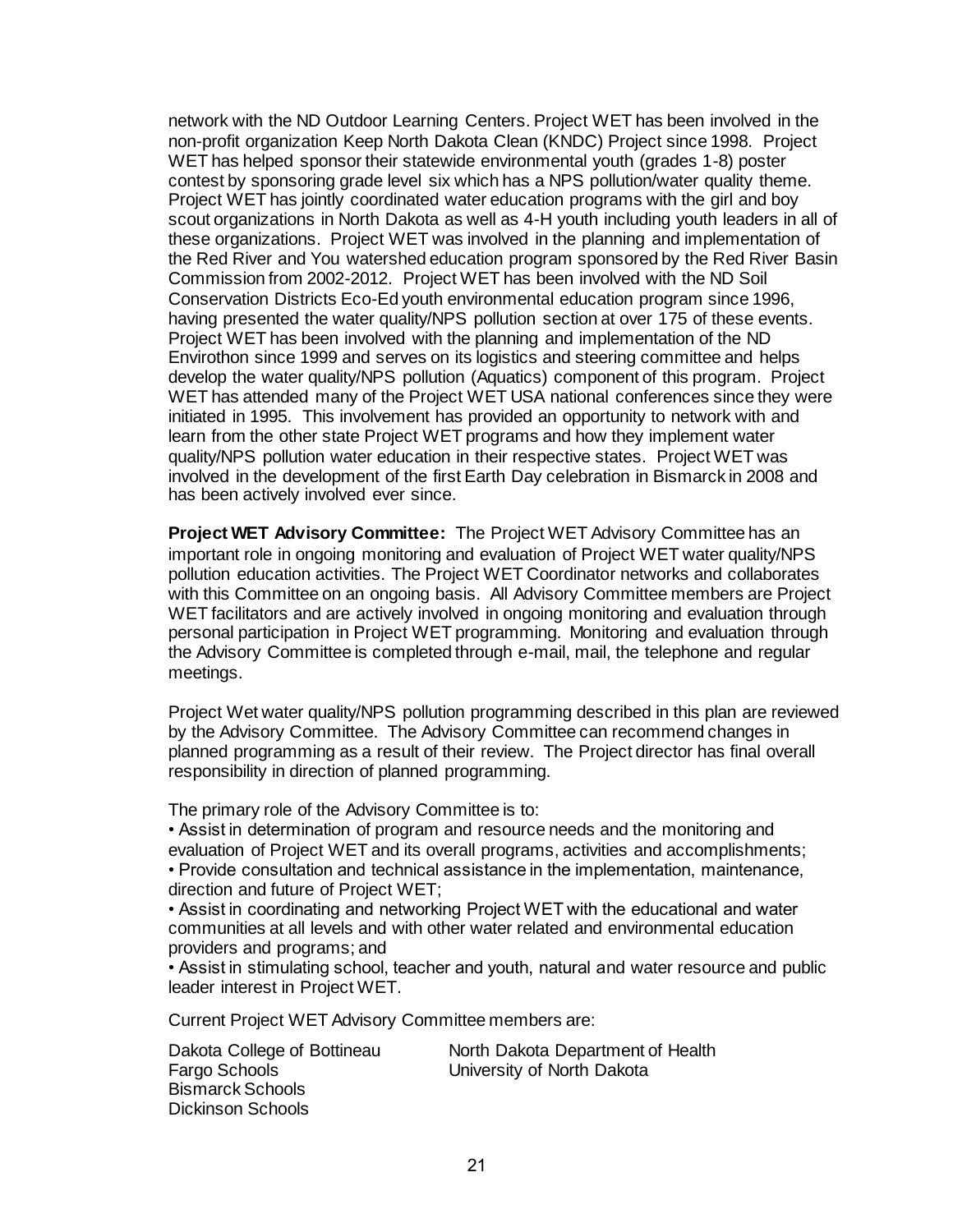River Keepers North Dakota State University

**4.4** Project WET is the only hands-on statewide water science and water quality/NPS pollution education program operating in North Dakota for K-12 formal/non-formal educators, K-12 students, and the general adult population. It is the only statewide water quality/NPS pollution education program that produces and uses comprehensive water quality education curriculum, resource materials and internet resources in all potential settings of K-12 educators and youth. Project will be expanding to include early childhood (pre K- K) students. Project WET is the only statewide water quality education program in ND that directs its entire program to water education. Project WET is involved in and collaborates with all other information/education 319 NPS pollution funded programs in North Dakota as part of the North Dakota Non-point Source Pollution Management Program plan for information and education goal and objectives. Project WET is recognized in the North Dakota Non-point Source Pollution Management Program plan for its unique water quality education program. There are no other similar 319 NPS pollution funded programs in North Dakota. Therefore, there is no duplication or replication of 319 NPS pollution funding.

# **5.0 EVALUATION AND MONITORING PLAN**

**5.1** The State Water Commission's WET Program utilizes a variety of organizations, which aid in monitoring and evaluating the extent of success in meeting the goals, objectives and tasks as delineated in this plan. These include: 1) the Project WET Advisory Committee; 2) teachers and youth involved in utilizing and/or attending Project WET water quality/NPS initiatives; 3) water related agencies, organizations and/or associations directly and indirectly participating in Project WET water quality/NPS initiatives; 4) schools and higher education institutions sponsoring programs and/or credit; 5) Project WET facilitators; 6) the Project WET Coordinator through the 319 Nonpoint Source Pollution Project Implementation Plan; and 7) the ND State Water Commission. A description of the roles and responsibilities of these entities can be found in the Appendix " Project Evaluation and Monitoring Plan Roles and Responsibilities." A description of the cumulative successes and accomplishments of the Project can be found in the Appendix as cumulative progress (July 1, 2009 – September 30, 2016).

The following depicts specific methods that will be used to track and measure progress and benefits to targeted groups served by the Project. Described will be specific actions/measures (what, when, where, and how) that will be used to evaluate and monitor progress toward accomplishment of task outputs and objective endpoints. The Project will use questionnaires/surveys and audience feedback to: 1) track the degree to which teachers are satisfied with training received and their planned use of Project resources, materials and training in the classroom; 2) evaluate planned changes in student and teacher understanding of learning; and 3) document participant numbers and satisfaction with the program.

Since the start of the Project WET NPS Pollution/Water Quality Program for Teachers and Youth in 1993, exit surveys have been provided to all educators that have completed a one, two, three and four credit graduate level workshop or institute. These surveys have provided objective information and evaluation on teacher learning obtained from all educational components instructed, the educational quality and usefulness of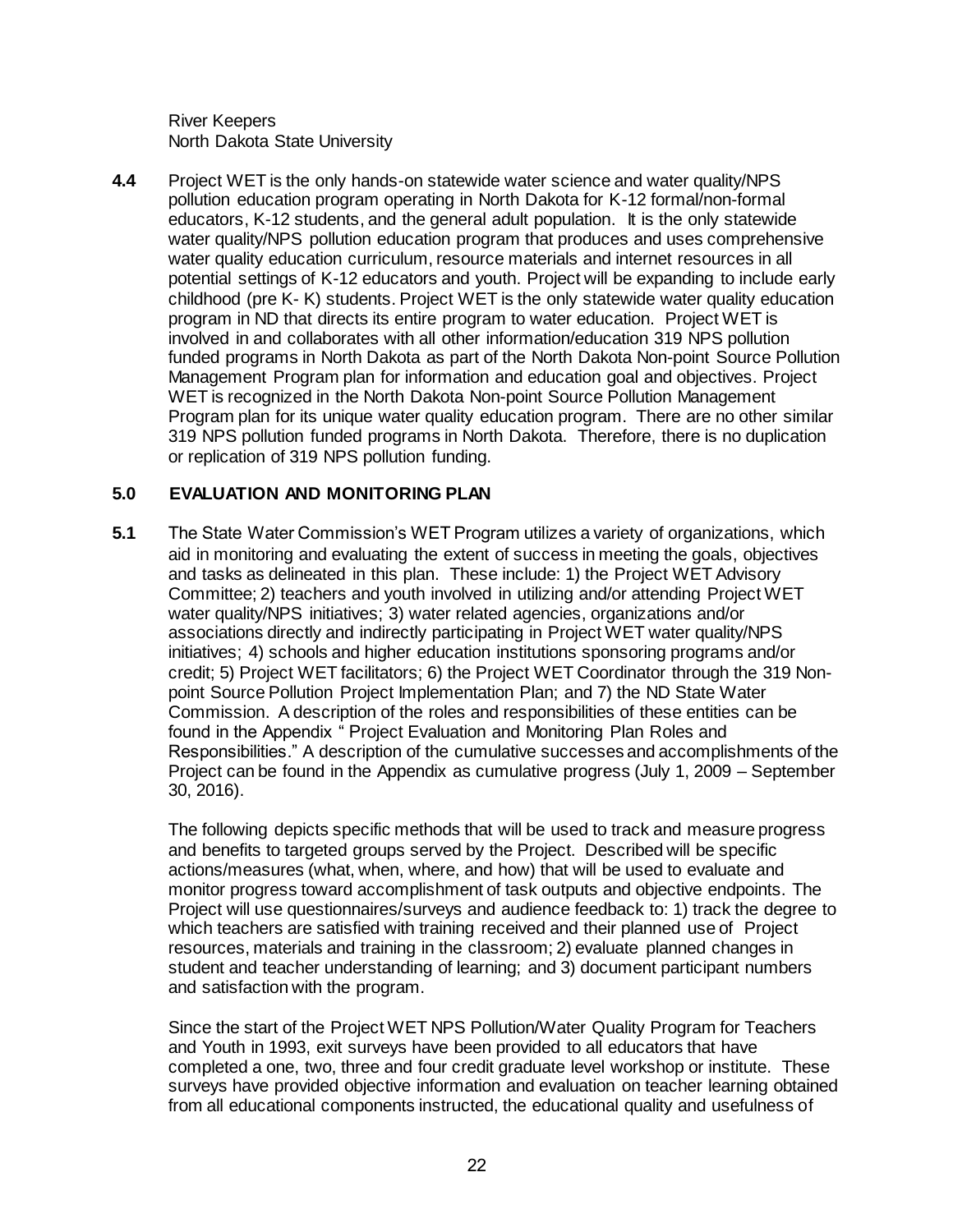materials and resources provided, the quality of the instructors, the quality and usefulness of the methods and techniques of instruction, the overall value of the workshop/institute to their school curriculum standards and grade and subject levels taught and their planned use of materials in their classroom with students. These exit surveys will be continued and results (located in appendix) will be incorporated into the annual report for the NPS Pollution grant.

Additionally, Project WET will begin to have all non-credit six hour program participants complete an exit survey with results also incorporated into the annual report for the NPS Pollution grant.

Some youth programs (water festivals, eco ed programs, environmental festivals, Earth Day, etc.) that the Project WET NPS pollution/water quality program is involved in, but is not the primary organizer, generally complete exit surveys of the various groups involved in the program (ie. teachers, youth, volunteers, presenters, etc.). Of course, for any Project WET NPS Pollution/water quality youth programs that are organized and completed through just Project WET, all participants will be required to complete an exit survey which assess learning and basic understanding of learned program components. These survey results will be incorporated into the annual report for the NPS Pollution grant.

The following exit surveys are (summarized/included) in the Appendix.

- Multiple credit summer watershed institute evaluation (exit survey)
- Water festival presenter evaluation (exit survey)
- Water festival teacher evaluation (exit survey)
- Example of a page from a student water festival evaluation/journal
- Minot State University, North Dakota State University and University of North Dakota exit survey from single and multiple teacher credit programs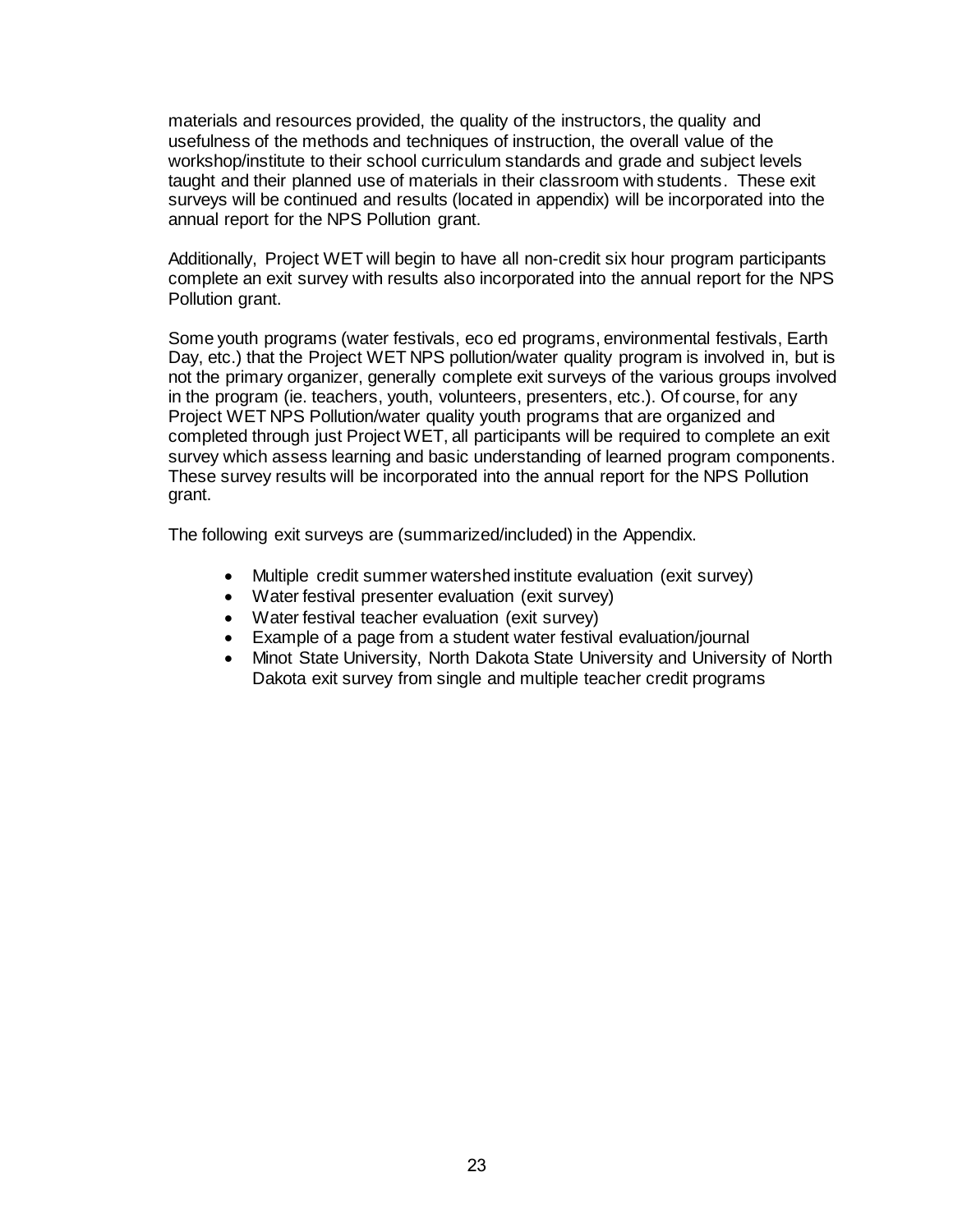#### **6.0 PART TWO BUDGET TABLE FOR PROJECT WET WATER QUALITY/NPS POLLUTION EDUCATION PROGRAM FOR TEACHERS AND YOUTH July 1, 2015 – June 30, 2017**

| <b>PROJECT OBJECTIVES AND TASKS</b>      | <b>FEDERAL 319 FUNDS</b> | <b>MATCHING FUNDS</b> | TOTAL FUNDS |
|------------------------------------------|--------------------------|-----------------------|-------------|
|                                          | $17-19$                  | $17 - 19$             | $17 - 19$   |
| <b>OBJECTIVE 1: PROJECT WET</b>          | \$105,000                | \$70,000              | \$175,000   |
| MANAGEMENT AND SUPPORT<br>SYSTEMS.       |                          |                       |             |
|                                          |                          |                       |             |
| <b>Task 1: Employ a Project Director</b> | 96,600                   | 88,867                | 161,000     |
| a. Salary/Fringe                         | 72,450                   | 48,300                | 120,750     |
| Travel/Per Diem (including<br>b.         | 24,150                   | 16,100                | 40,250      |
| $non-state$ employees =                  |                          |                       |             |
| facilitators)                            |                          |                       |             |
|                                          | 4,200                    | 2,800                 | 7,000       |
| <b>Task 2: Maintain cost of support</b>  |                          |                       |             |
| services.                                | 840                      | 560                   | 1,400       |
| a. Office Equipment/Supplies             | 2,100                    | 1,400                 | 3,500       |
| b. Postage/Printing                      | 1,260                    | 840                   | 2,100       |
| c. Miscellaneous Supplies                |                          |                       |             |
|                                          | 4,200                    | 2,800                 | 7,000       |
| Task 3: Support the cost of service      |                          |                       |             |
| contracts.                               | 2,520                    | 1,680                 | 4,200       |
| a. Statewide Teacher Network             | 1,680                    | 1,120                 | 2,800       |
| Water Quality and non point<br>b.        |                          |                       |             |
| pollution supporting                     |                          |                       |             |
|                                          |                          |                       |             |
| curriculum and supplies.                 |                          |                       |             |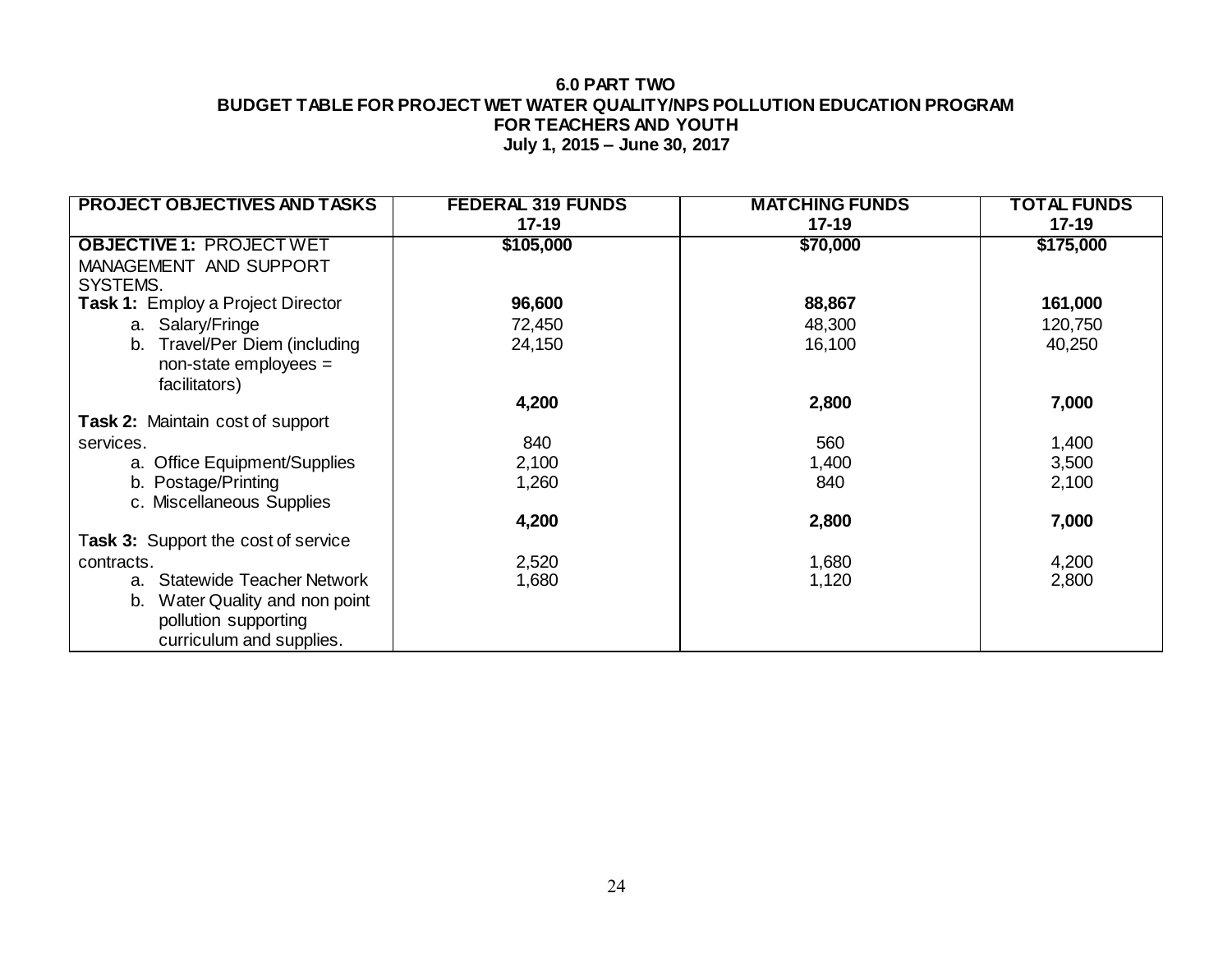| <b>PROJECT OBJECTIVES AND TASKS</b>          | <b>FEDERAL 319 FUNDS</b> | <b>MATCHING FUNDS</b> | <b>TOTAL FUNDS</b> |
|----------------------------------------------|--------------------------|-----------------------|--------------------|
|                                              | $17 - 19$                | $17 - 19$             | $17 - 19$          |
| <b>OBJECTIVE 2: MAINTAIN</b>                 | \$14,000                 | \$9,333               | \$23,333           |
| CLASSROOM - READY TEACHING                   |                          |                       |                    |
| <b>AIDS</b>                                  |                          |                       |                    |
| Task 4: Maintain Six Project WET             | 280                      | 187                   | 467                |
| Trunks.                                      |                          |                       |                    |
|                                              |                          |                       |                    |
| Task 5: Maintain Project WET                 | 12,460                   | 8,306                 | 20,766             |
| curriculum/educational materials.            |                          |                       |                    |
| a. National Project WET<br>Activity guide    | 2,866                    | 1,910                 | 4,776              |
| b. National Project WET                      | 8,597                    | 5,731                 | 14,328             |
| supplemental water                           |                          |                       |                    |
| education materials                          |                          |                       |                    |
| c. Other water quality/NPS                   | 997                      | 665                   | 1,662              |
| Pollution education materials                |                          |                       |                    |
|                                              |                          |                       |                    |
| Task 6: Purchase new and maintain            | 1,260                    | 840                   | 2,100              |
| existing indoor/outdoor water quality/       |                          |                       |                    |
| NPS Pollution education and training         |                          |                       |                    |
| resources.<br>a. Repair and restock existing | 391                      | 260                   | 651                |
| water quality test kits.                     |                          |                       |                    |
| b. Purchase other water                      |                          |                       |                    |
| quality/NPS pollution                        | 869                      | 580                   | 1,449              |
| education/training resources.                |                          |                       |                    |
|                                              |                          |                       |                    |
|                                              |                          |                       |                    |
|                                              |                          |                       |                    |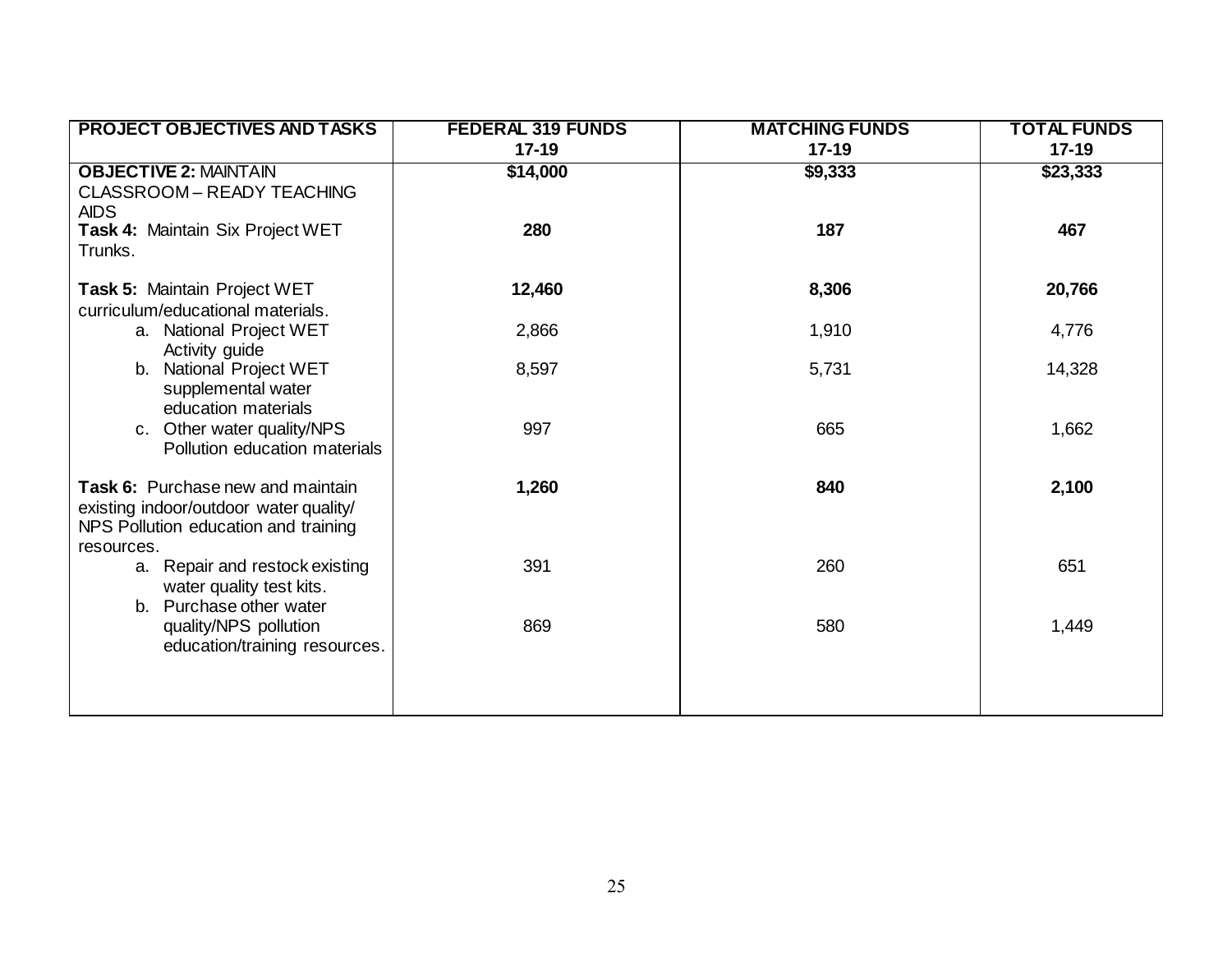| <b>PROJECT OBJECTIVES AND TASKS</b>                                                                                                                                                                                                              | <b>FEDERAL 319 FUNDS</b><br>$17 - 19$ | <b>MATCHING FUNDS</b><br>$17 - 19$ | <b>TOTAL FUNDS</b><br>$17 - 19$ |
|--------------------------------------------------------------------------------------------------------------------------------------------------------------------------------------------------------------------------------------------------|---------------------------------------|------------------------------------|---------------------------------|
| <b>OBJECTIVE 3:COMPLETE</b><br>EDUCATIONAL OPPORTUNITIES FOR<br>20,000 K-12 FORMAL AND NON-<br>FORMAL EDUCATORS, YOUTH AND<br><b>ADULTS</b>                                                                                                      | \$36,750                              | \$24,500                           | \$61,250                        |
| Task 7: Provide and complete varying<br>level credit/non-credit educational<br>programs for 520 formal and nonformal<br>educators.                                                                                                               | 5,513                                 | 3,675                              | 9,188                           |
| a. 1 hour workshops for<br>educators                                                                                                                                                                                                             | 1,268                                 | 845                                | 2,113                           |
| b. 6 hour non-credit preservice<br>workshops for educators                                                                                                                                                                                       | 110                                   | 74                                 | 184                             |
| c. 15 hour credit workshops<br>involving educators                                                                                                                                                                                               | 4,135                                 | 2,756                              | 6,891                           |
| Task 8: Provide funds to selected<br>organizations to develop and complete<br>22 water quality and NPS Pollution<br>festivals (Make A Splash with Project<br>WET) involving 12,000 third, fourth and<br>fifth graders.                           | 14,700                                | 9,800                              | 24,500                          |
| Task 9: Provide and complete varying<br>level NPS Pollution and water quality<br>education programs for 10,000 K-12<br>youth and adults at camps/school<br>programs, other youth water education<br>events and public water education<br>events. | 7,350                                 | 4,900                              | 12,250                          |
|                                                                                                                                                                                                                                                  |                                       |                                    |                                 |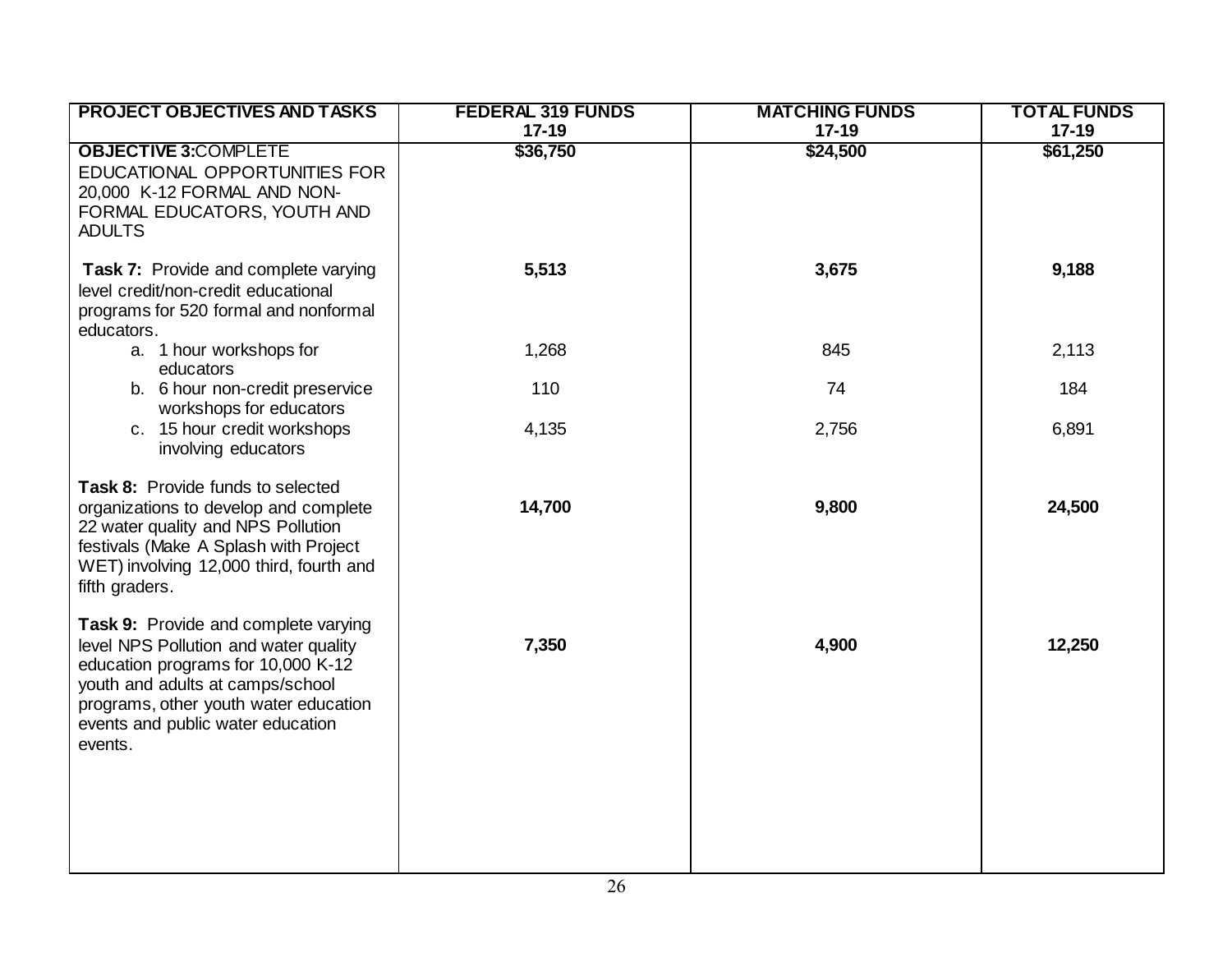| <b>PROJECT OBJECTIVES AND TASKS</b>                                                                                                                                                          | <b>FEDERAL 319 FUNDS</b> | <b>MATCHING FUNDS</b> | <b>TOTAL FUNDS</b> |
|----------------------------------------------------------------------------------------------------------------------------------------------------------------------------------------------|--------------------------|-----------------------|--------------------|
|                                                                                                                                                                                              | $17 - 19$                | $17-19$               | $17 - 19$          |
| Task 10: Develop and implement two<br>Discover Today's Watershed Institutes<br>for 30 K-12 formal and nonformal<br>educators (three or four graduate<br>credits each).                       | 10,044                   | 4,900                 | 12,250             |
| Task 11: Develop and implement four<br>statewide NPS Pollution/water quality<br>education poster contests involving<br>5,000 grade 6 youth with theme of<br>"Help Prevent Runoff Pollution." | 2,380                    | 1,225                 | 3,062              |
| <b>OBJECTIVE 4: MAINTAIN</b><br><b>FACILITATOR NETWORK AND</b><br>PROMOTIONAL SUPPORT SYSTEM<br>OF 25-30 PROJECT WET<br>FACILITATORS.                                                        | \$12,250                 | \$8,167               | \$20,417           |
| Task 12: Maintain facilitator network<br>of 25-30 educators and facilitator<br>recognition and incentive programs.                                                                           | 6,248                    | 4,165                 | 10,413             |
| a. Facilitator recognition and<br>incentive programs.                                                                                                                                        | 3,124                    | 2,083                 | 5,207              |
| b. Attend Project WET promotional<br>meetings/conferences.                                                                                                                                   | 3,124                    | 2,082                 | 5,206              |
| Task 13: Complete two statewide<br>facilitator leadership training courses<br>for an additional 20 K-12 formal and<br>nonformal educators.                                                   | 6,003                    | 4,002                 | 10,005             |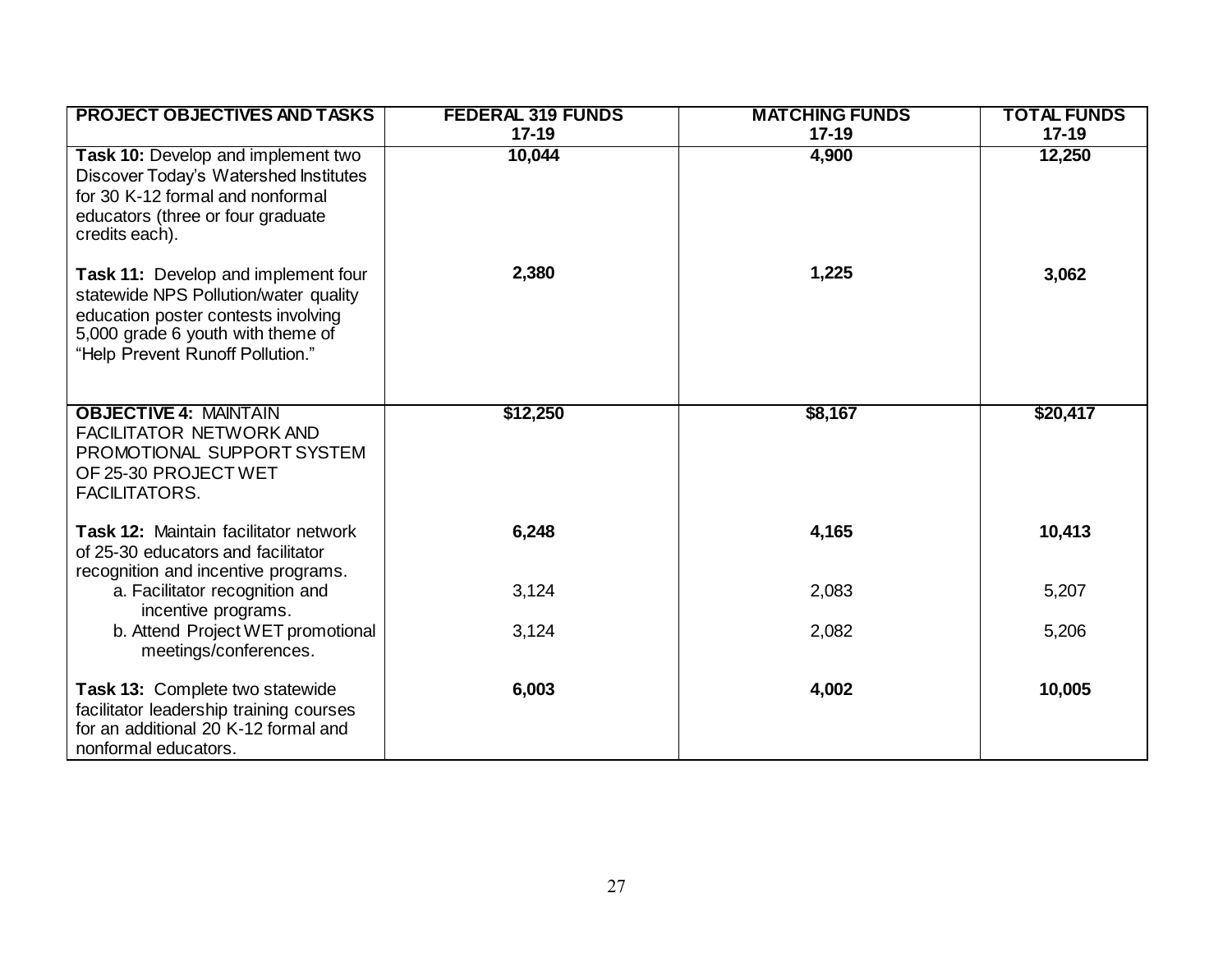| <b>PROJECT OBJECTIVES AND TASKS</b>                                       | <b>FEDERAL 319 FUNDS</b> | <b>MATCHING FUNDS</b> | <b>TOTAL FUNDS</b>   |
|---------------------------------------------------------------------------|--------------------------|-----------------------|----------------------|
| <b>OBJECTIVE 5: PROVIDE A METHOD</b>                                      | $17 - 19$<br>\$1,750     | $17 - 19$<br>\$1,167  | $17 - 19$<br>\$2,917 |
| FOR ONGOING MONITORING,                                                   |                          |                       |                      |
| EVALUATION, OVERSIGHT AND                                                 |                          |                       |                      |
| <b>DIRECTION THROUGH FOUR</b>                                             |                          |                       |                      |
| PROJECT WET ADVISORY                                                      |                          |                       |                      |
| <b>COMMITTEE MEETINGS.</b>                                                |                          |                       |                      |
| Task 14: Conduct four meetings of                                         | 998                      | 665                   | 1,663                |
| Project WET Advisory Committee (see                                       |                          |                       |                      |
| Appendix for current Advisory                                             |                          |                       |                      |
| Committee members).                                                       |                          |                       |                      |
| <b>Task 15: Complete various methods to</b>                               | 752                      | 502                   | 1,254                |
| track and measure (evaluate) Project                                      |                          |                       |                      |
| objectives, task outputs, benefits and                                    |                          |                       |                      |
| accomplishments (see Section 5.1 for<br>specific methods and Appendix for |                          |                       |                      |
| examples).                                                                |                          |                       |                      |
| <b>OBJECTIVE 6: DEVELOP AND</b>                                           | \$5,250                  | \$3,500               | \$8,750              |
| <b>IMPLEMENT THE USE OF</b>                                               |                          |                       |                      |
| TECHNOLOGY TO PROMOTE WEB<br><b>BASED RESOURCES, MATERIALS</b>            |                          |                       |                      |
| AND PROGRAMS FOR K-12                                                     |                          |                       |                      |
| EDUCATORS, YOUTH AND ADULTS.                                              |                          |                       |                      |
| Task 16: Develop and maintain a web                                       | 2,100                    | 1,400                 | 3,500                |
| page for ND Project Wet water                                             |                          |                       |                      |
| quality/NPA pollution/solutions that will                                 |                          |                       |                      |
| improve and increase delivery of                                          |                          |                       |                      |
| resources and materials to K-12<br>educators, youth and adults            |                          |                       |                      |
|                                                                           |                          |                       |                      |
| Task 17: Purchase and maintain                                            | 3,150                    | 2,100                 | 5,250                |
| technology and equipment to support                                       |                          |                       |                      |
| dissemination of STEM based learning.                                     |                          |                       |                      |